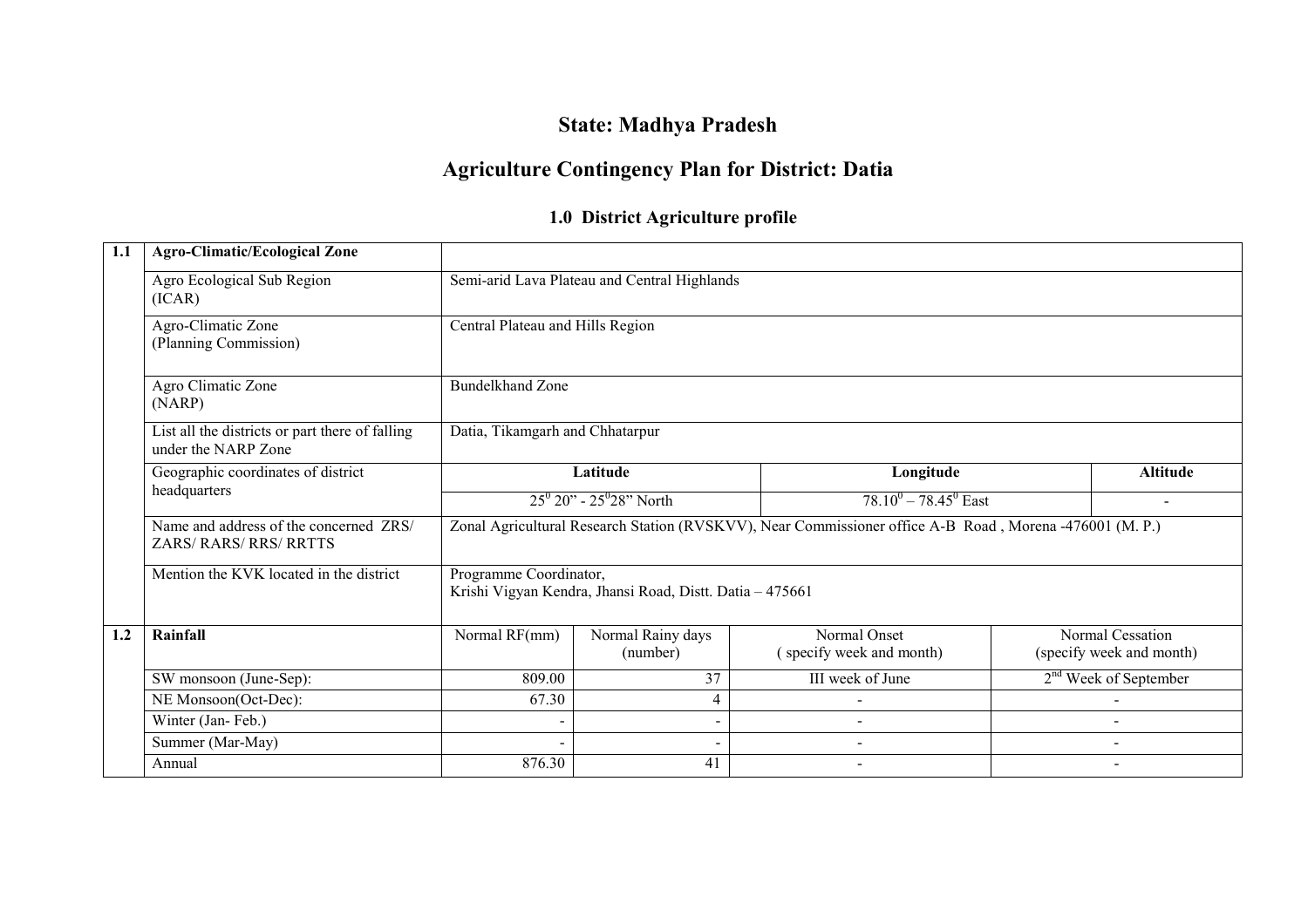| 1.3 | Land use                | Geographic | Cultivable | Forest | Land under       | Permanent | Cultivable | Land   | Barren and   | Current | Other  |
|-----|-------------------------|------------|------------|--------|------------------|-----------|------------|--------|--------------|---------|--------|
|     | pattern of the          | al         | area       | area   | non-             | pastures  | wasteland  | under  | uncultivable | fallows | fallow |
|     | district (latest        | area       |            |        | agricultural use |           |            | Misc.  | land         |         |        |
|     | statistics)             |            |            |        |                  |           |            | tree   |              |         | (old   |
|     |                         |            |            |        |                  |           |            | crops  |              |         | fallow |
|     |                         |            |            |        |                  |           |            | and    |              |         |        |
|     |                         |            |            |        |                  |           |            | groves |              |         |        |
|     | Area $(900 \text{ ha})$ | 295.9      | 186.7      | 29.4   | 23.8             | 4.6       | 10.3       | 2.8    | 12.7         | 16.5    | 9.1    |
|     |                         |            |            |        |                  |           |            |        |              |         |        |

Source – Directorate of Farmers welfare and Agriculture, Development of Madhya Pradesh, Bhopal, Agriculture Statistics 2009.

| $\blacksquare$ . | $\cdots$<br>s like red sandy loam deep soils (etc)<br><b>Maior Soils (common names)</b><br>$\sqrt{2}$ | $(5000)$ ha<br>Area | Percent (%) of total |
|------------------|-------------------------------------------------------------------------------------------------------|---------------------|----------------------|
|                  | Deep soil                                                                                             | 1220<br>133.92      | $68.$ c              |
|                  | Medium deep soils                                                                                     | 49.2                | ኃና ኃበ<br>20.ZU       |
|                  | $\sim$ 1<br>Shallow soils                                                                             | .                   | 6.2C                 |

| 1.5 | Agricultural land use    | Area ('000 ha)                 | $\frac{0}{\alpha}$<br>ropping intensity |
|-----|--------------------------|--------------------------------|-----------------------------------------|
|     | Net sown area            | 195.959                        | $\overline{1}$<br>$\cdot$ O<br>l 17     |
|     | Area sown more than once | $\sim$<br>34<br>1.5.1<br>+.ບຸບ |                                         |
|     | Gross cropped area       | 230.492                        |                                         |

| 1.6 | Irrigation                   | Area ('000 ha) |                          |                                    |  |  |  |  |
|-----|------------------------------|----------------|--------------------------|------------------------------------|--|--|--|--|
|     | Net irrigated area           | 172.430        |                          |                                    |  |  |  |  |
|     | Gross irrigated area         | 175.732        |                          |                                    |  |  |  |  |
|     | Rainfed area                 | 58.062         |                          |                                    |  |  |  |  |
|     | <b>Sources of Irrigation</b> | <b>Number</b>  | Area ('000 ha)           | Percentage of total irrigated area |  |  |  |  |
|     | Canals                       | 03             | 105.969                  | 61.46                              |  |  |  |  |
|     | Tanks                        |                |                          |                                    |  |  |  |  |
|     | Open wells                   | 24856          | 59.601                   | 34.57                              |  |  |  |  |
|     | Bore wells                   | 414            | 5.469                    | 3.17                               |  |  |  |  |
|     | Lift irrigation schemes      | <b>NA</b>      | $\overline{\phantom{a}}$ | $\overline{\phantom{0}}$           |  |  |  |  |
|     | Micro-irrigation             | <b>NA</b>      | $\overline{\phantom{0}}$ |                                    |  |  |  |  |
|     | Other sources (reservoir)    |                | 1.391                    | 0.80                               |  |  |  |  |
|     | <b>Total Irrigated Area</b>  |                | 172.430                  |                                    |  |  |  |  |
|     | Pump sets                    | 28083          | $\overline{\phantom{a}}$ | $\overline{\phantom{0}}$           |  |  |  |  |
|     | No. of Tractors              | 6478           | $\,$                     | $\overline{\phantom{0}}$           |  |  |  |  |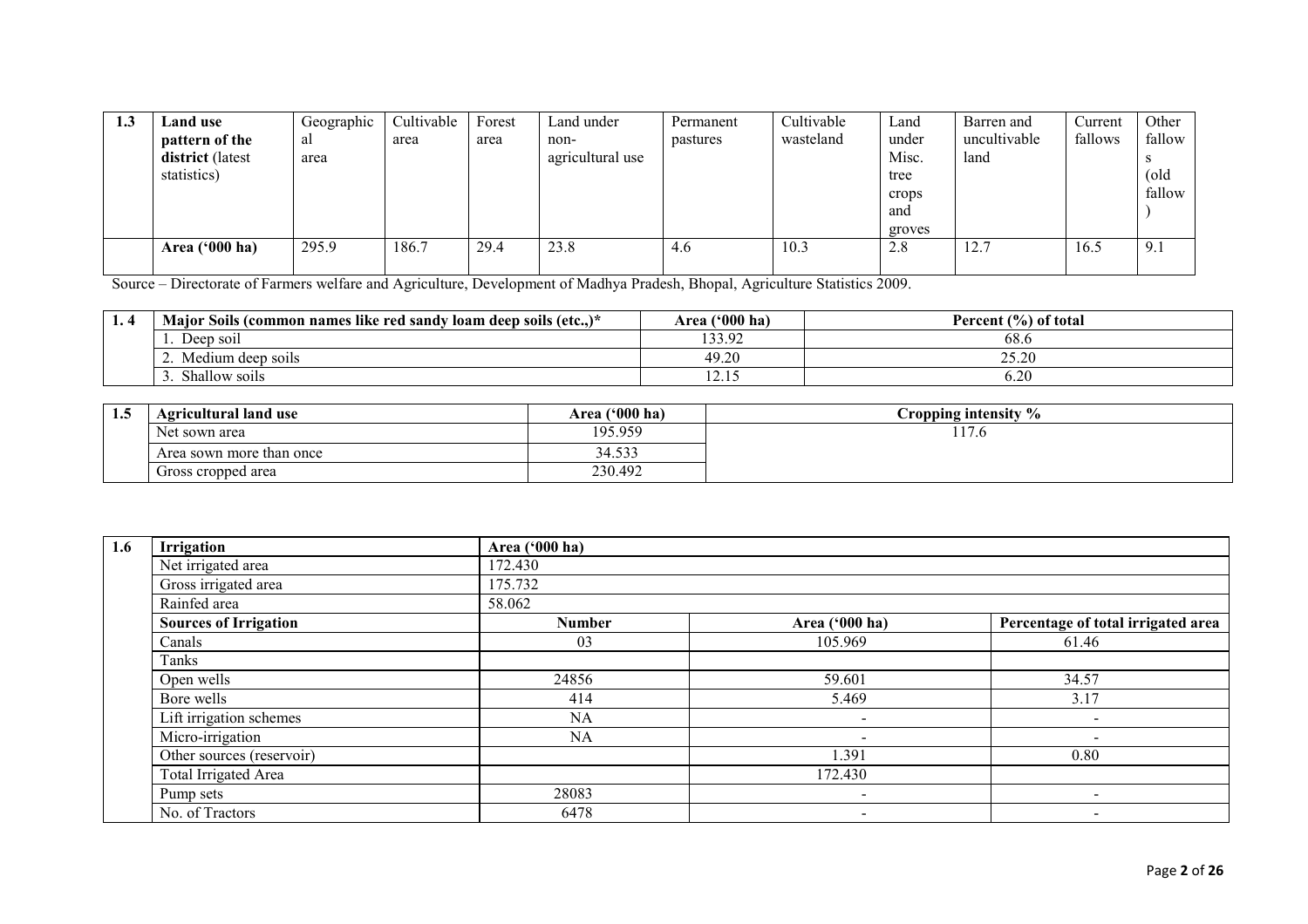|                                                                                                       | No. of blocks/Tehsils                                                                                                                       | $(\%)$ area | Quality of water (specify the problem such as<br>high levels of arsenic, fluoride, saline etc) |  |  |
|-------------------------------------------------------------------------------------------------------|---------------------------------------------------------------------------------------------------------------------------------------------|-------------|------------------------------------------------------------------------------------------------|--|--|
|                                                                                                       |                                                                                                                                             |             |                                                                                                |  |  |
|                                                                                                       |                                                                                                                                             |             |                                                                                                |  |  |
|                                                                                                       |                                                                                                                                             |             | Nitrate (Presence of Chemical constituents more<br>than permissible limit (e.g. EC, F, As, Fe) |  |  |
|                                                                                                       | 03 blocks                                                                                                                                   | 100         | Type of Water - Alkaline                                                                       |  |  |
|                                                                                                       |                                                                                                                                             |             |                                                                                                |  |  |
|                                                                                                       |                                                                                                                                             |             |                                                                                                |  |  |
| *over-exploited: groundwater utilization > 100%; critical: 90-100%; semi-critical: 70-90%; safe: <70% |                                                                                                                                             |             |                                                                                                |  |  |
|                                                                                                       | Groundwater availability and use* (Data source:<br><b>State/Central Ground water Department / Board)</b><br>Wastewater availability and use |             |                                                                                                |  |  |

 \*\*Source :District Ground Water Information Booklet Ministry of Water Resources Central Ground Water Board North Central Region Government of India BHOPAL July' 2009

### 1.7 Area under major field crops & horticulture etc. (2010-11)

|     |                | <b>Major Field Crops</b>           |                  |                 |       |                  | Area ('000 ha) |              |         |        |
|-----|----------------|------------------------------------|------------------|-----------------|-------|------------------|----------------|--------------|---------|--------|
| 1.7 |                | cultivated                         | <b>Kharif</b>    |                 | Rabi  |                  | <b>Summer</b>  | <b>Total</b> |         |        |
|     |                | <b>Kharif crops</b>                | <b>Irrigated</b> | Rainfed         | Total | <b>Irrigated</b> | Rainfed        | Total        |         |        |
|     |                | <b>Black Gram</b>                  |                  | 22.20           | 22.20 |                  |                |              |         | 22.20  |
|     | 2              | Groundnut                          |                  | 10.40           | 10.40 |                  |                |              |         | 10.40  |
|     | 3              | Sesame                             |                  | 34.30           | 34.30 |                  |                |              |         | 34.30  |
|     | 4              | Wheat                              |                  |                 |       | 135.00           |                |              |         | 135.00 |
|     | 5              | Gram                               |                  |                 |       | 30.60            | 7.00           | 37.60        |         | 37.60  |
|     | 6              | Pea                                |                  |                 |       | 21.50            |                |              |         | 21.50  |
|     | $\mathcal{I}$  | Mustard                            |                  |                 |       | 19.50            |                |              |         | 19.50  |
|     |                | <b>Horticulture crops - Fruits</b> |                  | Total area (ha) |       | <b>Irrigated</b> |                |              | Rainfed |        |
|     |                | Guava                              |                  | 21.00           |       |                  |                |              | 21.00   |        |
|     | $\overline{2}$ | Lime                               |                  | 56.00           |       |                  |                |              | 56.00   |        |
|     | 3              | Aonla                              |                  | 31.00           |       |                  |                |              | 31.00   |        |
|     |                | Others (specify)                   |                  |                 |       |                  |                |              |         |        |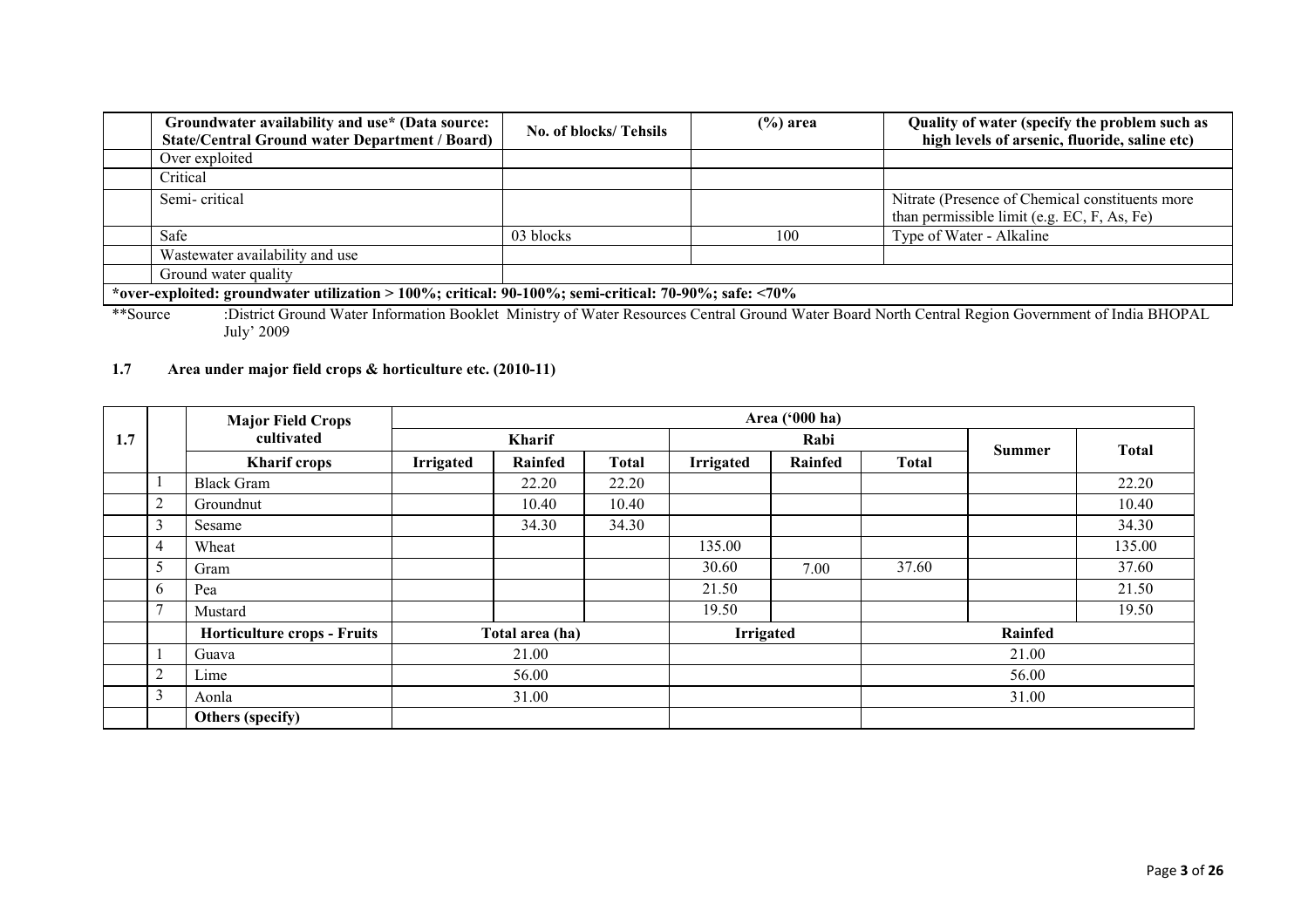|  | Horticultural crops -<br><b>Vegetables</b> | Total area (ha) | <b>Irrigated</b> | Rainfed |
|--|--------------------------------------------|-----------------|------------------|---------|
|  | Fomato                                     | 146.00          | 146.00           |         |
|  | Potato                                     | 405.00          | 405.00           |         |
|  | <b>Brinjal</b>                             | 85.00           | 85.00            |         |
|  | Table pea                                  | 700.00          | 700.00           |         |
|  | Cauliflower                                | 138.00          | 138.00           |         |

|  | Spices crops | Total area (ha) | Irrigated | Rainfed |
|--|--------------|-----------------|-----------|---------|
|  | Coriander    | 131.00          | 131.00    |         |
|  | Chilli       | 210.00          | 210.00    |         |
|  | Garlic       | 158.00          | 158.00    |         |

|  | --<br>Alower crops | m<br>l`otal area (ha) | Trugated | Kaintec |
|--|--------------------|-----------------------|----------|---------|
|  | 'arry gold<br>Marr | 35.00                 | 35.00    |         |
|  | Rose               |                       | ノ・シー     |         |

| 1.8 |                | <b>Plantation crops</b>                                   | <b>Total area</b> | <b>Irrigated</b>                                 | Rainfed |
|-----|----------------|-----------------------------------------------------------|-------------------|--------------------------------------------------|---------|
|     |                | Teak wood                                                 | 0.25              |                                                  | 0.25    |
|     | $\overline{2}$ | Mahua                                                     | 1.50              | Trees of Mahua found in forest and<br>cultivated | 1.50    |
|     | 3              | Bans                                                      |                   |                                                  |         |
|     |                | Others such as industrial pulpwood crops etc<br>(specify) |                   |                                                  |         |
|     |                | <b>Fodder crops</b>                                       | <b>Total area</b> | Irrigated                                        | Rainfed |
|     |                | Barseem                                                   | 0.20              | 0.20                                             |         |
|     | $\overline{2}$ | Jowar                                                     | 0.10              | 0.10                                             |         |
|     |                |                                                           |                   |                                                  |         |
|     |                | Others (specify)                                          |                   |                                                  |         |
|     |                | Total fodder crop area                                    |                   |                                                  |         |
|     |                | Grazing land                                              | 14.15             |                                                  | 14.15   |
|     |                | Sericulture etc                                           |                   |                                                  |         |
|     |                | Others (Specify)                                          |                   |                                                  |         |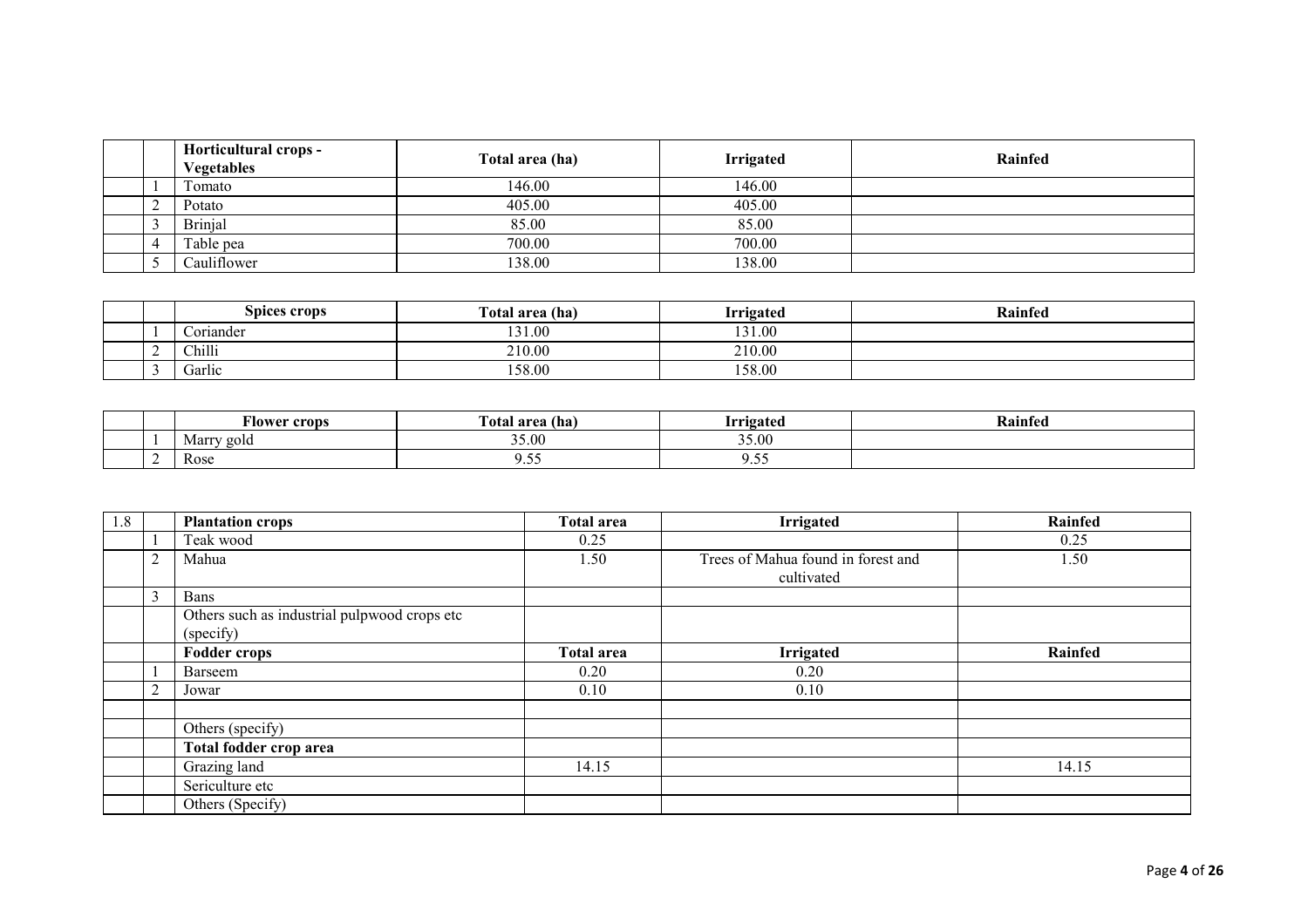|     | Non descriptive Cattle (local low yielding)    | 502.78       | 493.40                    | 996.18  |
|-----|------------------------------------------------|--------------|---------------------------|---------|
|     | Crossbred cattle                               | 0.010        | 0.775                     | 0.785   |
|     | Non descriptive Buffaloes (local low yielding) | 0.874        | 904.34                    | 905.214 |
|     | <b>Graded Buffaloes</b>                        | 0.085        | 2.67                      | 2.755   |
|     | Goat                                           |              |                           | 122.86  |
|     | Sheep                                          |              |                           | 21.86   |
|     | Others (Pig, , horse etc.)                     |              |                           | 11.791  |
|     | Commercial dairy farms (Number)                |              |                           |         |
| 1.9 | Poultry                                        | No. of farms | Total No. of birds ('000) |         |
|     | Commercial                                     |              |                           | 40.92   |
|     | Backyard                                       | 10           |                           | 2.67    |

\*Source - State Veterinary Department, Datia (MP) 2010-11

| 1.10 |                                                     |                        | <b>Fisheries</b> |                          |                                          |                                                          |                                        |  |  |
|------|-----------------------------------------------------|------------------------|------------------|--------------------------|------------------------------------------|----------------------------------------------------------|----------------------------------------|--|--|
|      | A. Capture                                          |                        |                  |                          |                                          |                                                          |                                        |  |  |
|      | i) Marine<br><b>Nets</b><br><b>Boats</b><br>Storage |                        |                  |                          |                                          |                                                          |                                        |  |  |
|      | (Data Source: Fisheries Department)                 | No. of fishermen       | Mechanized       | Non-<br>mechanized       | Mechanized<br>(Trawl nets, Gill<br>nets) | Non-mechanized<br>(Shore Seines, Stake<br>$&$ trap nets) | facilities<br>(Ice plants)<br>$etc.$ ) |  |  |
|      |                                                     |                        |                  | -                        |                                          |                                                          | $\overline{\phantom{0}}$               |  |  |
|      | ii) Inland<br>(Data Source: Fisheries Department)   | No. Farmer owned ponds |                  | <b>No. of Reservoirs</b> |                                          | No. of village tanks                                     |                                        |  |  |
|      |                                                     | 09                     |                  |                          | 30                                       | 30                                                       |                                        |  |  |

| <b>B.</b> Culture                                              |                        |              |                               |
|----------------------------------------------------------------|------------------------|--------------|-------------------------------|
|                                                                | Water Spread Area (ha) | Yield (t/ha) | <b>Production ('000 tons)</b> |
| i) Brackish water (Data Source: MPEDA/Fisheries<br>Department) |                        |              |                               |
| ii) Fresh water (Data Source: Fisheries Department)            | 106.230                | . 16         | 68.80                         |
| Others                                                         |                        |              |                               |

\*Source -State Fisheries Department Datia (2010-11)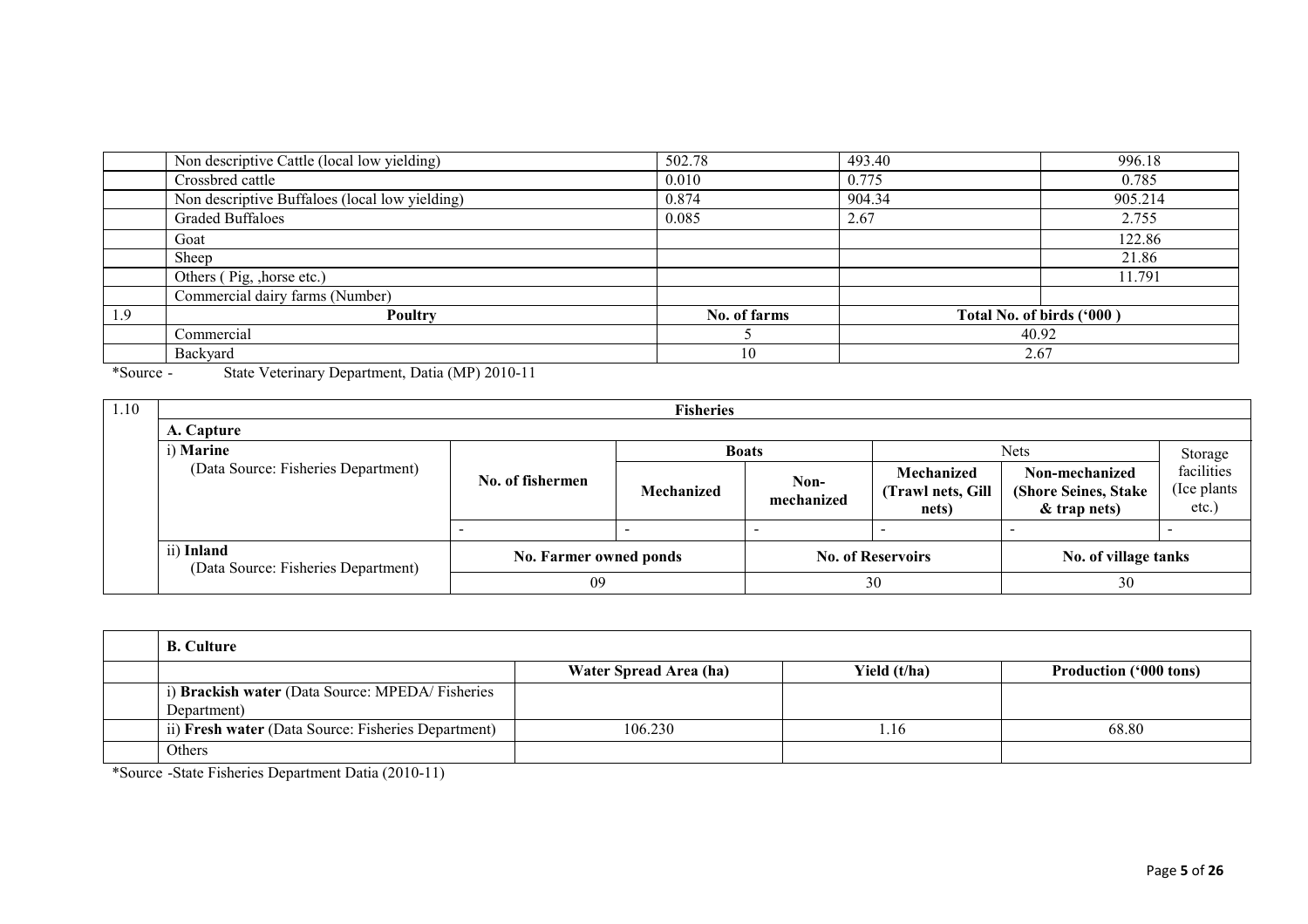|                     |                                                                           |                        | Kharif                      |                        | Rabi                    |                        | <b>Summer</b>           |                       | <b>Total</b>            | Crop residue                      |
|---------------------|---------------------------------------------------------------------------|------------------------|-----------------------------|------------------------|-------------------------|------------------------|-------------------------|-----------------------|-------------------------|-----------------------------------|
| 1.1<br>$\mathbf{1}$ | Name of crop                                                              | Production<br>('000 t) | Productivit<br>y<br>(kg/ha) | Production<br>('000 t) | Productivity<br>(kg/ha) | Production<br>('000 t) | Productivity<br>(kg/ha) | Production<br>(000 t) | Productivity<br>(kg/ha) | as fodder<br>$(900 \text{ tons})$ |
|                     | Major Field crops (Crops to be identified based on total acreage)         |                        |                             |                        |                         |                        |                         |                       |                         |                                   |
|                     | <b>Black Gram</b>                                                         | 17.31                  | 780                         |                        |                         |                        |                         | 17.31                 | 780                     | 13.84                             |
| $\overline{2}$      | Groundnut                                                                 | 13.38                  | 1325                        |                        |                         |                        |                         | 13.38                 | 1325                    | 16.19                             |
| $\overline{3}$      | Sesame                                                                    | 28.80                  | 800                         |                        |                         |                        |                         | 28.80                 | 800                     | 75.00                             |
| 4                   | Wheat                                                                     |                        |                             | 385.80                 | 2858                    |                        |                         | 385.80                | 2858                    | 482.25                            |
| 5                   | Gram                                                                      |                        |                             | 47.10                  | 1253                    |                        |                         | 47.10                 | 1253                    | 35.32                             |
| 6                   | Pea                                                                       |                        |                             | 18.30                  | 850                     |                        |                         | 18.30                 | 850                     | 9.15                              |
| 7                   | Mustard                                                                   |                        |                             | 20.50                  | 1053                    |                        |                         | 20.50                 | 1053                    | 43.05                             |
|                     | Major Horticultural crops (Crops to be identified based on total acreage) |                        |                             |                        |                         |                        |                         |                       |                         |                                   |
|                     | Fruits                                                                    | (t/ha)                 |                             |                        |                         |                        |                         |                       |                         |                                   |
|                     | Guava                                                                     | 37.00                  | 176.19                      |                        |                         |                        |                         | 37.00                 | 176.19                  | 5.60                              |
| $\overline{2}$      | Lime                                                                      | 95.75                  | 170.69                      |                        |                         |                        |                         | 95.75                 | 170.69                  | 10.11                             |
| $\mathfrak{Z}$      | Aonla                                                                     | 58.00                  | 193.30                      |                        |                         |                        |                         | 58.00                 | 193.30                  | 6.20                              |
|                     | <b>Vegetables</b>                                                         |                        |                             |                        |                         |                        |                         |                       |                         |                                   |
|                     | Tomato                                                                    | 146.50                 | 114.00                      |                        |                         |                        |                         | 146.50                | 114.00                  | 90.45                             |
| $\overline{2}$      | Potato                                                                    | 501.00                 | 123.70                      |                        |                         |                        |                         | 501.00                | 123.70                  | 125.50                            |
| 3                   | <b>Brinjal</b>                                                            | 59.90                  | 70.47                       |                        |                         |                        |                         | 59.90                 | 70.47                   | 40.00                             |
| 4                   | Table pea                                                                 | 655.00                 | 93.57                       |                        |                         |                        |                         | 655.00                | 93.57                   | 350.00                            |
| 5                   | Cauliflower                                                               | 277.80                 | 200.00                      |                        |                         |                        |                         | 277.80                | 200.00                  | 50.00                             |
|                     | Spices crops                                                              |                        |                             |                        |                         |                        |                         |                       |                         |                                   |
|                     | Coriander                                                                 | 5.10                   | 3.89                        |                        |                         |                        |                         | 5.10                  | 3.89                    | 1.56                              |
| $\overline{2}$      | Chilli                                                                    | 4.74                   | 22.50                       |                        |                         |                        |                         | 4.74                  | 22.50                   | 0.95                              |
| $\mathfrak{Z}$      | Garlic                                                                    | 167.28                 | 100.00                      |                        |                         |                        |                         | 167.28                | 100.00                  | 12.36                             |
|                     | <b>Flower crops</b>                                                       |                        |                             |                        |                         |                        |                         |                       |                         |                                   |
|                     | Marry gold                                                                | 750.00                 | 50.00                       |                        |                         |                        |                         | 750.00                | 50.00                   | 11.34                             |
| $\overline{2}$      | Rose                                                                      | 4.60                   | 4.80                        |                        |                         |                        |                         | 4.60                  | 4.80                    | 0.67                              |

## 1.11 Production and Productivity of major crops (Average of last 5 years: 2004to 08)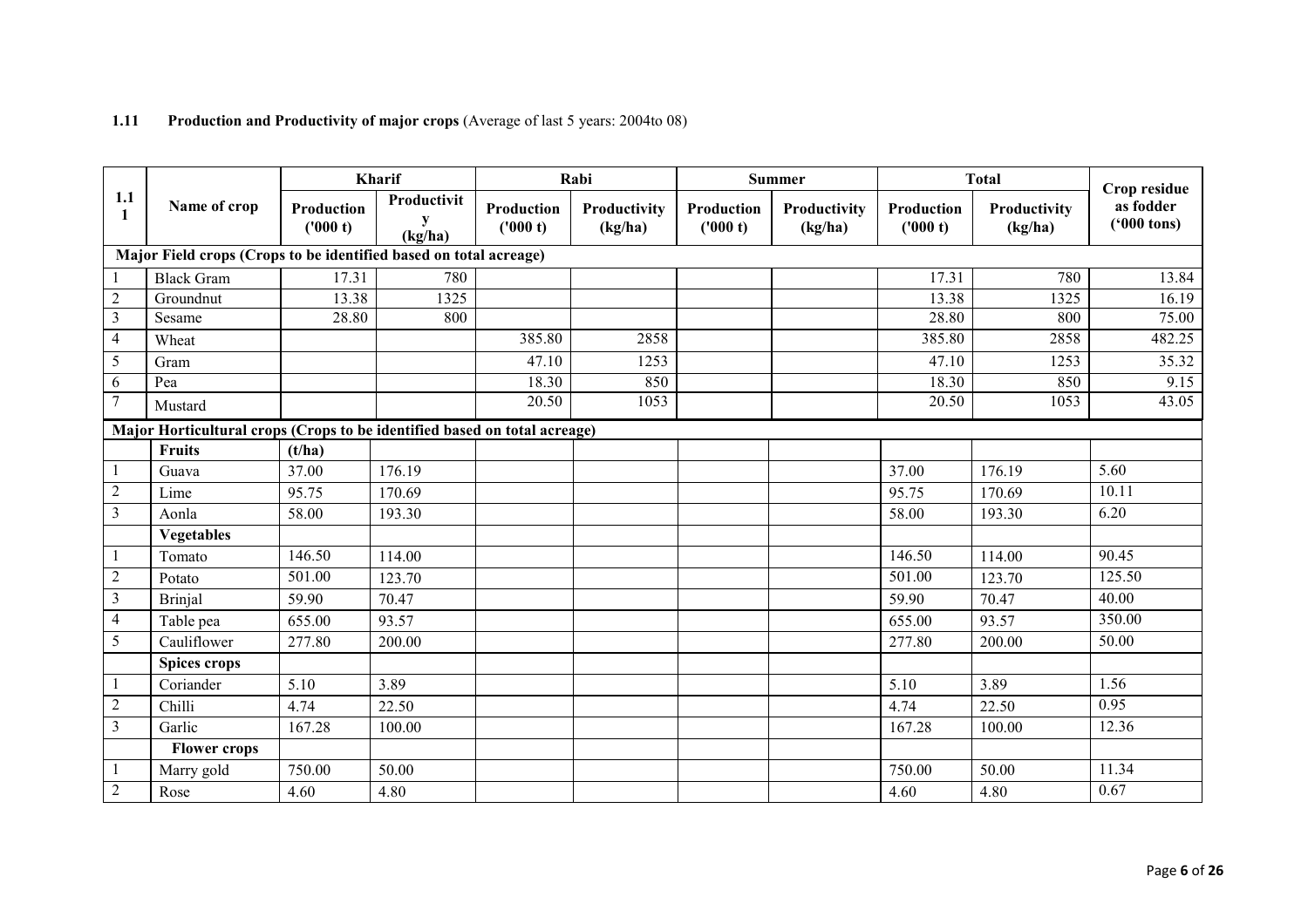| 1.12 | Sowing window for 5 major<br>field crops | <b>Sesame</b>        | Black gram (Urd)     | Groundnut                |                  |
|------|------------------------------------------|----------------------|----------------------|--------------------------|------------------|
|      | Kharif-Rainfed                           | 01 Jul $-25$ Jul     | 01 Jul - 25 Jul      | 25 Jun - 20 July         |                  |
|      | Kharif-Irrigated                         |                      |                      | $\overline{\phantom{0}}$ |                  |
|      | Crops                                    | Gram                 | Pea                  | Wheat                    | <b>Mustard</b>   |
|      | Rabi-Rainfed                             | $25$ Sept -50 $ct$ . | $25$ Sept -50 $ct$ . | 5 Oct. 15 Oct.           | $25$ Sept -50ct. |
|      | Rabi-Irrigated                           | 150ct.-15 Nov        | $150ct - 15$ Nov     | 5 Oct. 15 Nov.           | 15Oct.-15 Nov    |

| 1.13 | What is the major contingency the district is prone to? (Tick mark)      | Regular | <b>Occasional</b> | <b>None</b> |
|------|--------------------------------------------------------------------------|---------|-------------------|-------------|
|      | Drought                                                                  |         |                   |             |
|      | Flood                                                                    |         |                   |             |
|      | Cyclone                                                                  |         |                   |             |
|      | Hail storm                                                               |         |                   |             |
|      | Heat wave                                                                |         |                   |             |
|      | Cold wave                                                                |         |                   |             |
|      | Frost                                                                    |         |                   |             |
|      | Sea water intrusion                                                      |         |                   |             |
|      | Pests and disease outbreak (specify) Aphid in Mustard and Gram pod Borer |         |                   |             |

|      | $\cdot$ $\sim$<br>Others (specify)   |                                                        |                               |  |  |
|------|--------------------------------------|--------------------------------------------------------|-------------------------------|--|--|
| 1.14 | Include Digital maps of the district | Location map of district within State as A<br>Annexure | Enclosed: Yes                 |  |  |
|      | for                                  | Mean annual rainfall as Annexure 2                     | $\mathbf{r}$<br>Enclosed: Yes |  |  |
|      |                                      | Soil map as Annexure 3                                 | $\mathbf{v}$<br>Enclosed: Yes |  |  |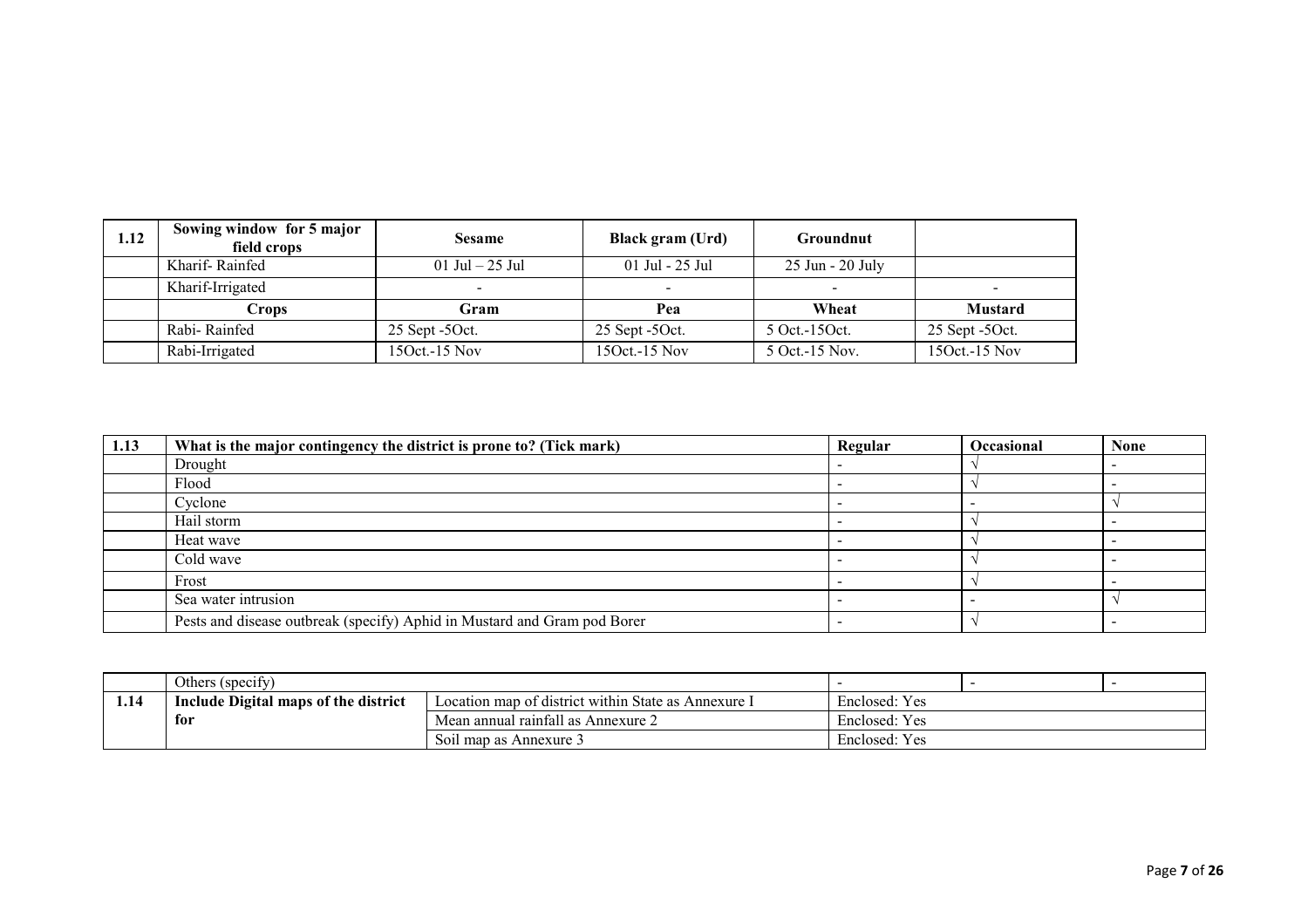Annexure I

Location map of Datia district

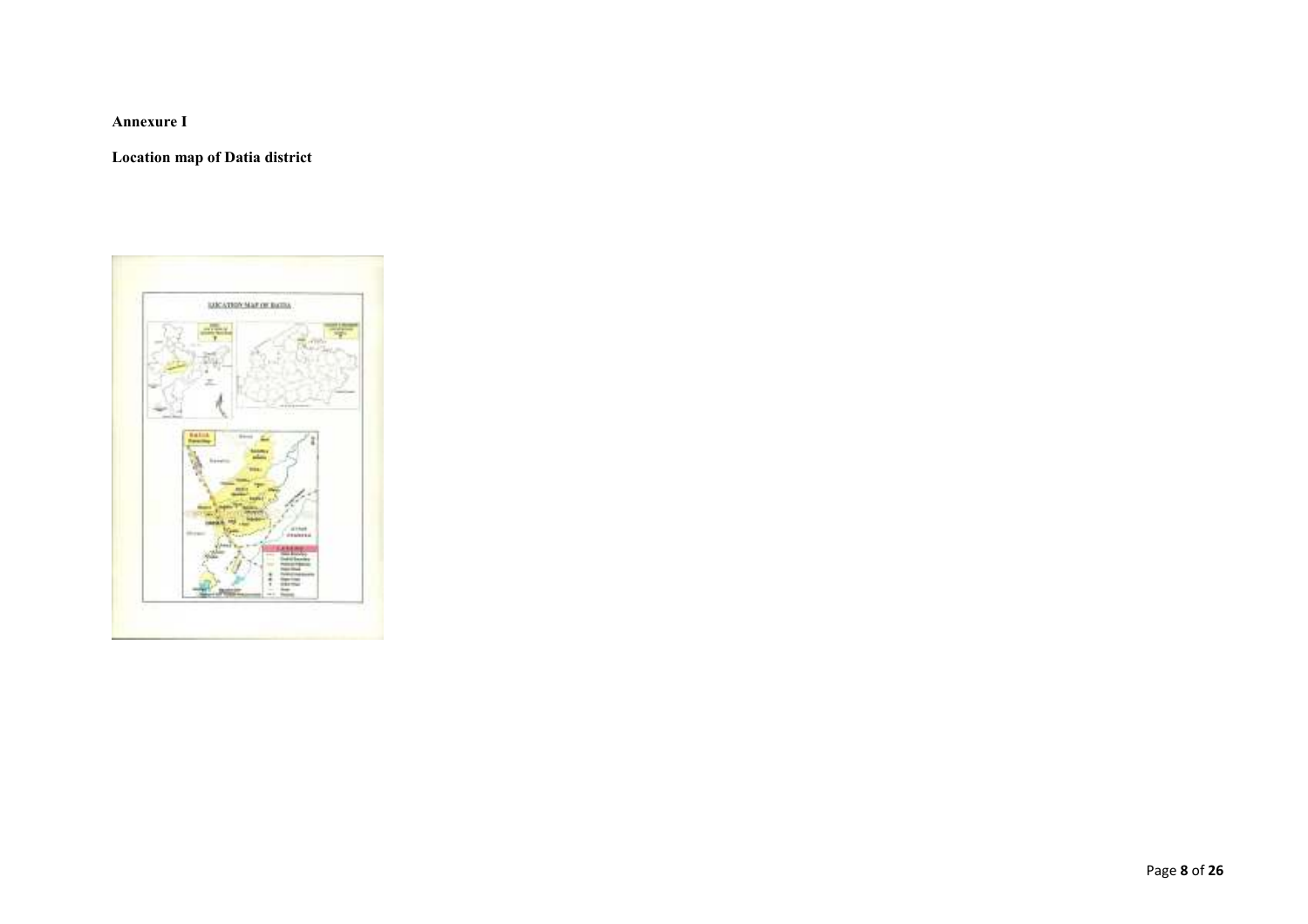### Annexure II

#### Mean annual rainfall

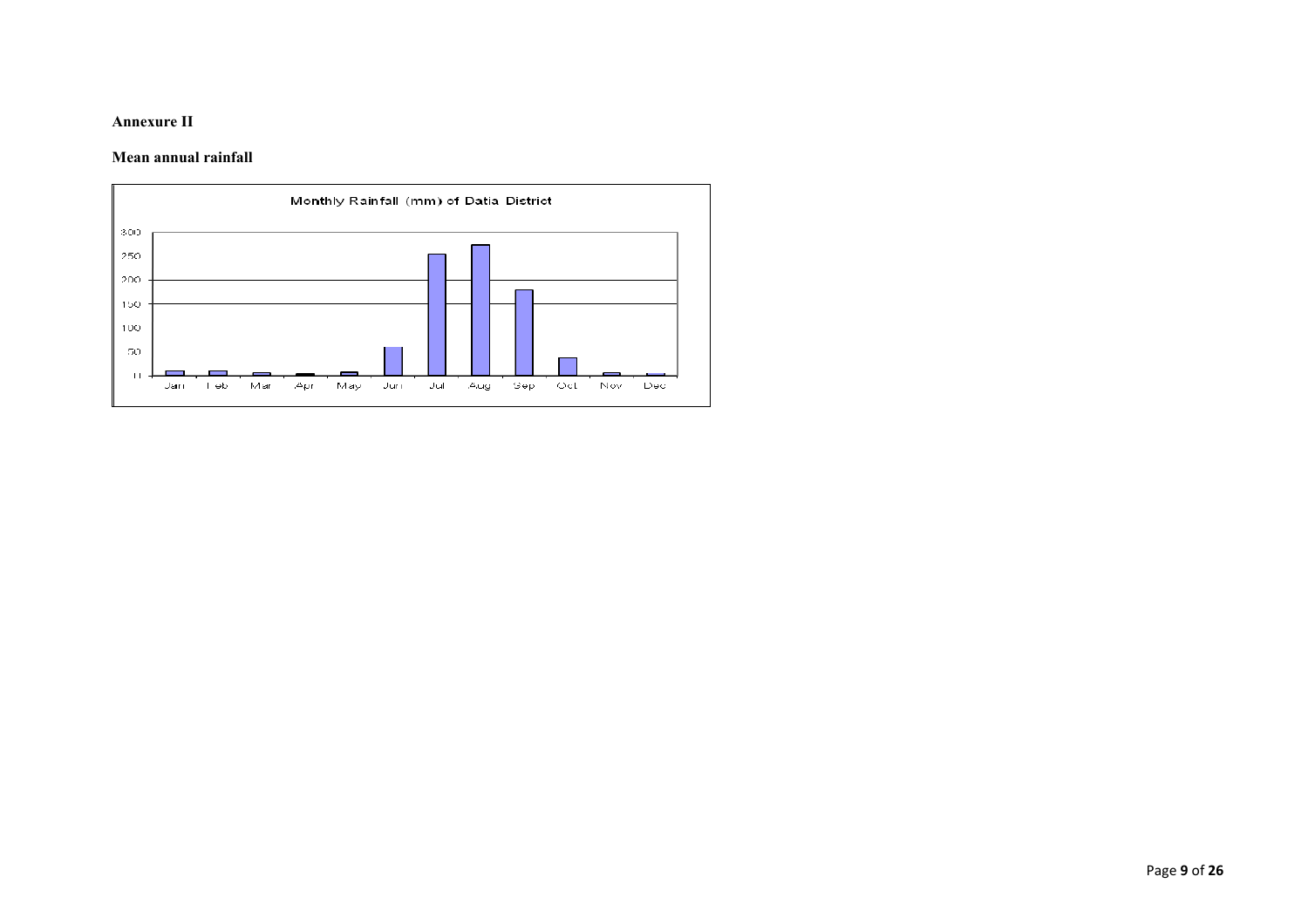### Annexure III

### Soil map



(Source: NBSS&LUP, Amravati Road, Nagpur)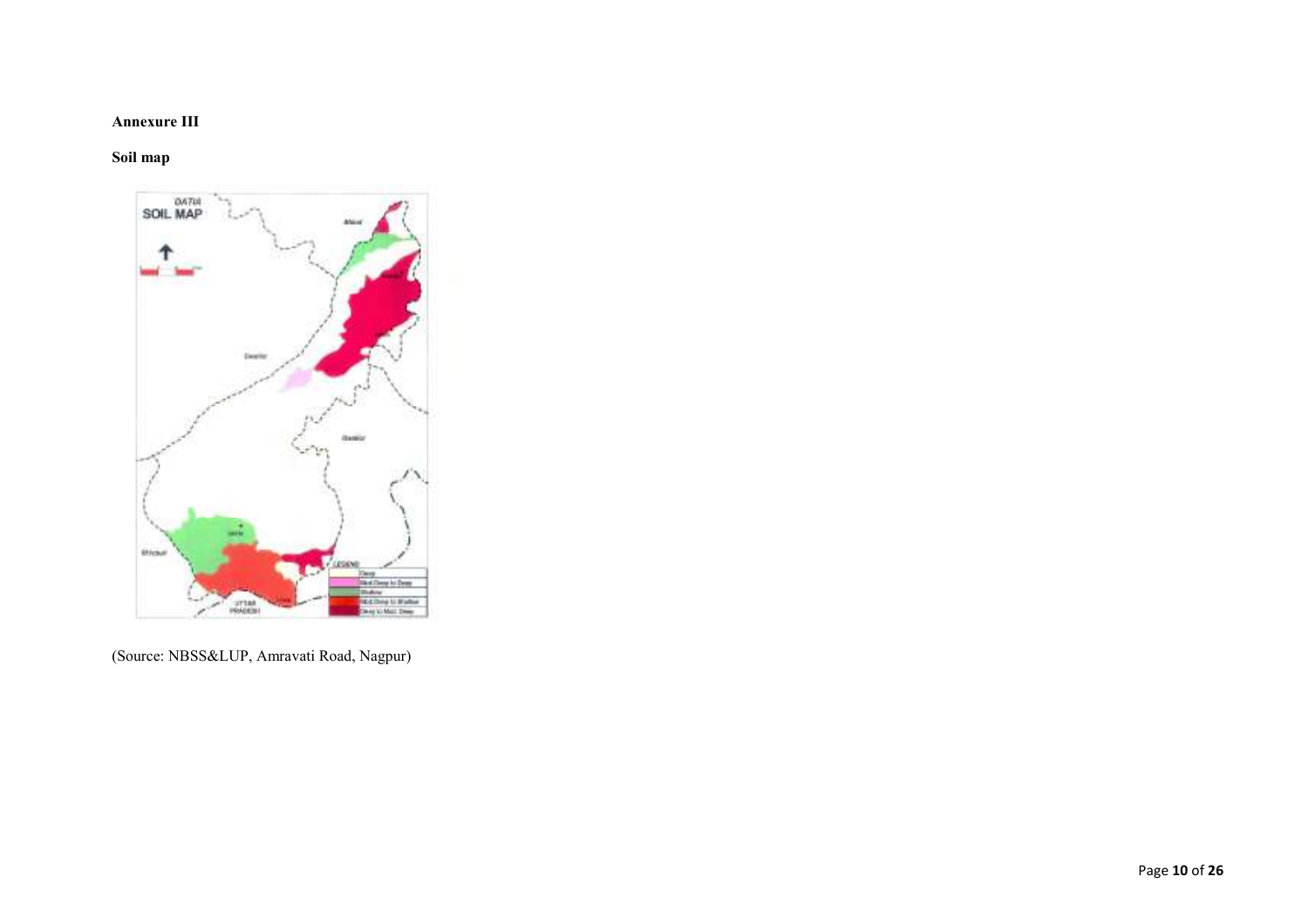# 2.0 Strategies for weather related contingencies

2.1 Drought<br>2.1.1 Rainfed situation

|                                                   | <b>Condition</b>                  |                                        |                                                                                     | <b>Suggested Contingency measures</b>            |                              |
|---------------------------------------------------|-----------------------------------|----------------------------------------|-------------------------------------------------------------------------------------|--------------------------------------------------|------------------------------|
| <b>Early season</b><br>drought<br>(delayed onset) | <b>Major Farming</b><br>situation | Normal Crop/<br><b>Cropping system</b> | Change in crop / cropping systems including<br><b>Agronomic measured</b><br>variety |                                                  | Remarks on<br>Implementation |
|                                                   |                                   |                                        |                                                                                     |                                                  |                              |
| Delayed 2 week                                    | <b>Light soils</b>                | Sesame                                 | No change - TKG-21, TKG-22, JTS-8, TKG-306                                          | -Ridge/BBF sowing of Kharif crops                | -Link RKVY for               |
| $1st$ week July                                   |                                   | Ground nut                             | No change - JGN-3, JG-24, Jyoti                                                     | -Select short duration varieties for sowing      | the seed drills              |
|                                                   |                                   | <b>Black Gram</b>                      | No change - LBG-20, Azad-1, TU-98-14                                                | -Seed dressing with Thirum $+$ carbodezim in 2:1 | with BBF maker               |
|                                                   | <b>Red black</b>                  | <b>Black Gram</b>                      | No change - LBG-20, Azad-1, TU-98-14                                                | ratio 3g/kg seed                                 | -Supply of                   |
|                                                   | medium soils                      | Sesame                                 | No change - TKG-21, TKG-22, JTS-8, TKG-306                                          | - Rhyzobium/ Azotobector culture + PSB 5g./kg    | certified seeds              |
|                                                   |                                   |                                        |                                                                                     | -Cultivate the field on receiving pre monsoon    | through seed                 |
|                                                   |                                   |                                        |                                                                                     | showers                                          | societies                    |
|                                                   | <b>Heavy soils</b>                | <b>Black Gram</b>                      | No change - LBG-20, Azad-1, TU-98-14                                                | -White grub Management in ground nut-            | - link with NFSM             |
|                                                   |                                   |                                        |                                                                                     | Chloropyriphos 20EC $@$ 2.5 l/ha                 |                              |
|                                                   |                                   | Sesame                                 | No change - TKG-21, TKG-22, JTS-8, TKG-306                                          |                                                  |                              |

| <b>Condition</b>                                  |                                   |                                        | <b>Suggested Contingency measures</b>                  |                                                                                        |                                            |  |
|---------------------------------------------------|-----------------------------------|----------------------------------------|--------------------------------------------------------|----------------------------------------------------------------------------------------|--------------------------------------------|--|
| <b>Early season</b><br>drought<br>(delayed onset) | <b>Major Farming</b><br>situation | Normal Crop/<br><b>Cropping system</b> | Change in crop / cropping systems including<br>variety | <b>Agronomic measured</b>                                                              | <b>Remarks on</b><br>Implementation        |  |
|                                                   |                                   |                                        |                                                        |                                                                                        | n.                                         |  |
| Delayed 4 week<br>$3th$ week July                 | <b>Light soils</b>                | Sesame                                 | No change - TKG-21, TKG-22, JTS-8, TKG-<br>306         | -Ridge/BBF sowing of Kharif crops<br>-Select short duration varieties for sowing       | -Link RKVY for the<br>seed drills with BBF |  |
|                                                   |                                   | Ground nut                             | No change - JGN-3, JG-24, Jyoti                        | -Seed dressing with Thirum $+$ carbodezim in                                           | maker                                      |  |
|                                                   |                                   | <b>Black Gram</b>                      | No change - LBG-20, Azad-1, TU-98-14                   | $2:1$ ratio $3g/kg$ seed                                                               | -Supply of certified                       |  |
|                                                   | <b>Red black</b>                  | <b>Black Gram</b>                      | No change - LBG-20, Azad-1, TU-98-14                   | - Rhyzobium/ Azotobector culture + PSB                                                 | seeds through seed                         |  |
|                                                   | medium soils                      | Sesame                                 | No change - TKG-21, TKG-22, JTS-8, TKG-<br>306         | 5g/kg<br>-Cultivate the field on receiving pre monsoon                                 | societies<br>- link with NFSM              |  |
|                                                   | <b>Heavy soils</b>                | <b>Black Gram</b>                      | No change - LBG-20, Azad-1, TU-98-14                   | showers<br>-White grub Management in ground nut-<br>Chloropyriphos 20EC $(a)$ 2.5 l/ha |                                            |  |
|                                                   |                                   | Sesame                                 | No change - TKG-21, TKG-22, JTS-8, TKG-<br>306         |                                                                                        |                                            |  |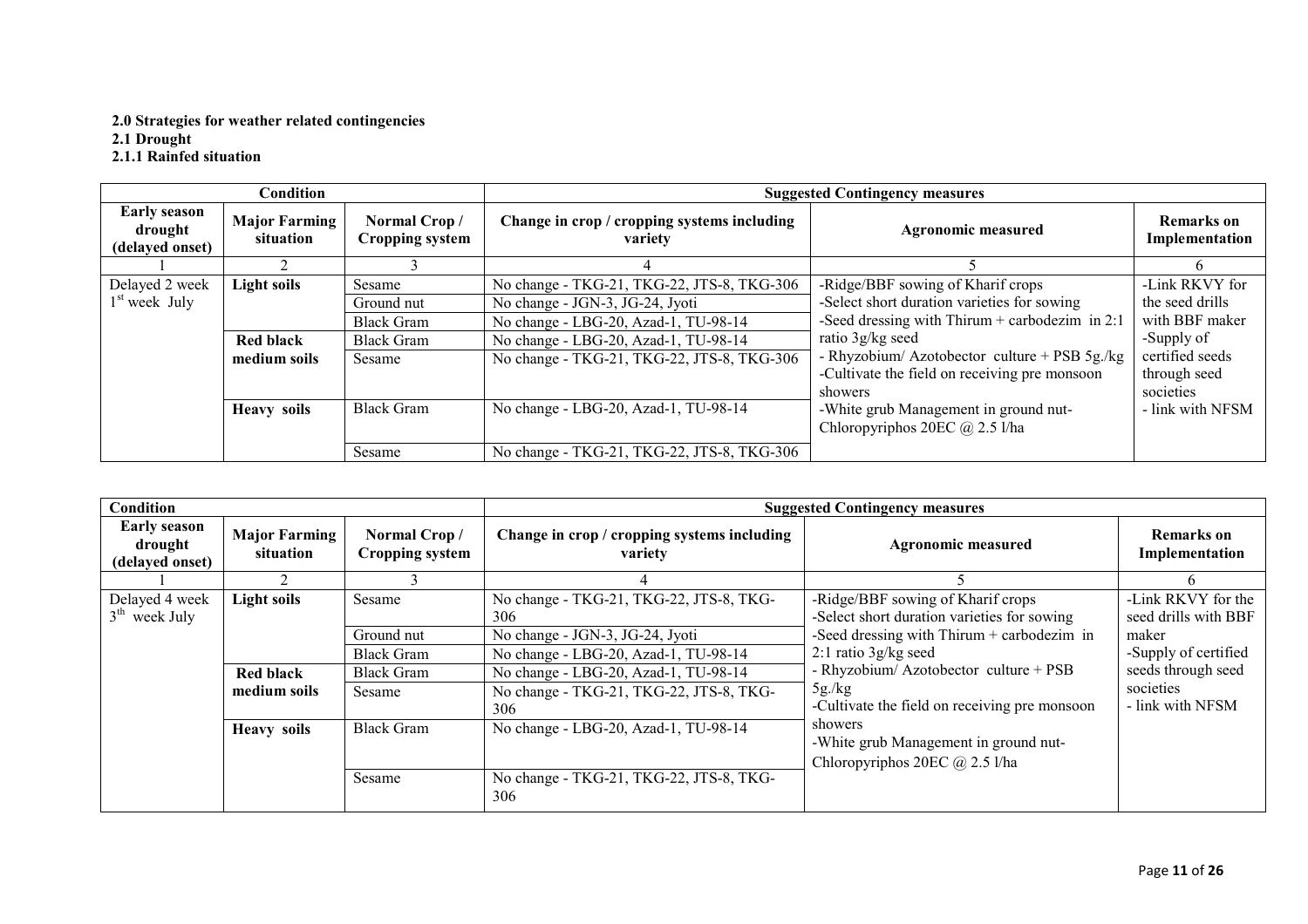| Condition                                         |                                                 |                                                                          |                                                                                                                                                                                                         | <b>Suggested Contingency measures</b>                                                                                                                                                                        |                                                                                                                |
|---------------------------------------------------|-------------------------------------------------|--------------------------------------------------------------------------|---------------------------------------------------------------------------------------------------------------------------------------------------------------------------------------------------------|--------------------------------------------------------------------------------------------------------------------------------------------------------------------------------------------------------------|----------------------------------------------------------------------------------------------------------------|
| <b>Early season</b><br>drought<br>(delayed onset) | <b>Major Farming</b><br>situation               | Normal Crop/<br>Cropping system                                          | Change in crop / cropping systems including<br>variety                                                                                                                                                  | Agronomic measured                                                                                                                                                                                           | Remarks on<br>Implementation                                                                                   |
|                                                   |                                                 |                                                                          |                                                                                                                                                                                                         |                                                                                                                                                                                                              |                                                                                                                |
| Delayed 6 week<br>$1st$ week<br>August            | Light soils<br><b>Red black</b><br>medium soils | Sesame<br>Ground nut<br><b>Black Gram</b><br><b>Black Gram</b><br>Sesame | Black gram - LBG-20, Azad-1, TU-98-14<br>Black gram - LBG-20, Azad-1, TU-98-14<br>No change - LBG-20, Azad-1, TU-98-14<br>No change - LBG-20, Azad-1, TU-98-14<br>Black gram - LBG-20, Azad-1, TU-98-14 | Ridge/BBF sowing of Kharif crops<br>-Select short duration varieties for sowing<br>-Seed dressing with Thirum $+$ carbodezim in<br>$2:1$ ratio 3g/kg seed<br>- Rhyzobium/ Azotobector culture + PSB<br>5g/kg | -Link RKVY for the<br>seed drills with BBF<br>maker<br>-Supply of certified<br>seeds through seed<br>societies |
|                                                   | <b>Heavy soils</b>                              | <b>Black Gram</b><br>Sesame                                              | No change - LBG-20, Azad-1, TU-98-14<br>Black gram LBG-20, Azad-1, TU-98-14                                                                                                                             | -Cultivate the field on receiving pre monsoon<br>showers                                                                                                                                                     | - link with NFSM                                                                                               |

| <b>Condition</b>                                  |                            |                                 |                                                        | <b>Suggested Contingency measures</b>          |                                                        |  |  |
|---------------------------------------------------|----------------------------|---------------------------------|--------------------------------------------------------|------------------------------------------------|--------------------------------------------------------|--|--|
| <b>Early season</b><br>drought<br>(delayed onset) | Major Farming<br>situation | Normal Crop/<br>Cropping system | Change in crop / cropping<br>systems including variety | <b>Agronomic measured</b>                      | <b>Remarks on Implementation</b>                       |  |  |
|                                                   |                            |                                 |                                                        |                                                |                                                        |  |  |
| Delayed 8 week                                    | <b>Light soils</b>         | Sesame                          | Plan for rabi irrigated crops                          | <b>Moisture Conservation</b><br>$\blacksquare$ | Convergence for rural employment generation by the     |  |  |
| week                                              |                            | Ground nut                      |                                                        | through Ploughing and                          | concerned departments                                  |  |  |
| August                                            |                            | <b>Black Gram</b>               |                                                        | planking                                       |                                                        |  |  |
|                                                   | <b>Red black</b>           | <b>Black Gram</b>               |                                                        | Selection of Improved<br>$\blacksquare$        | Select suitable crops and varieties for Rabi crops and |  |  |
|                                                   | medium soils               | Sesame                          |                                                        | Suitable Varieties for<br>Rabi crops.          | assured the seed availability                          |  |  |
|                                                   | <b>Heavy soils</b>         | <b>Black Gram</b>               |                                                        |                                                |                                                        |  |  |
|                                                   |                            | Sesame                          |                                                        |                                                |                                                        |  |  |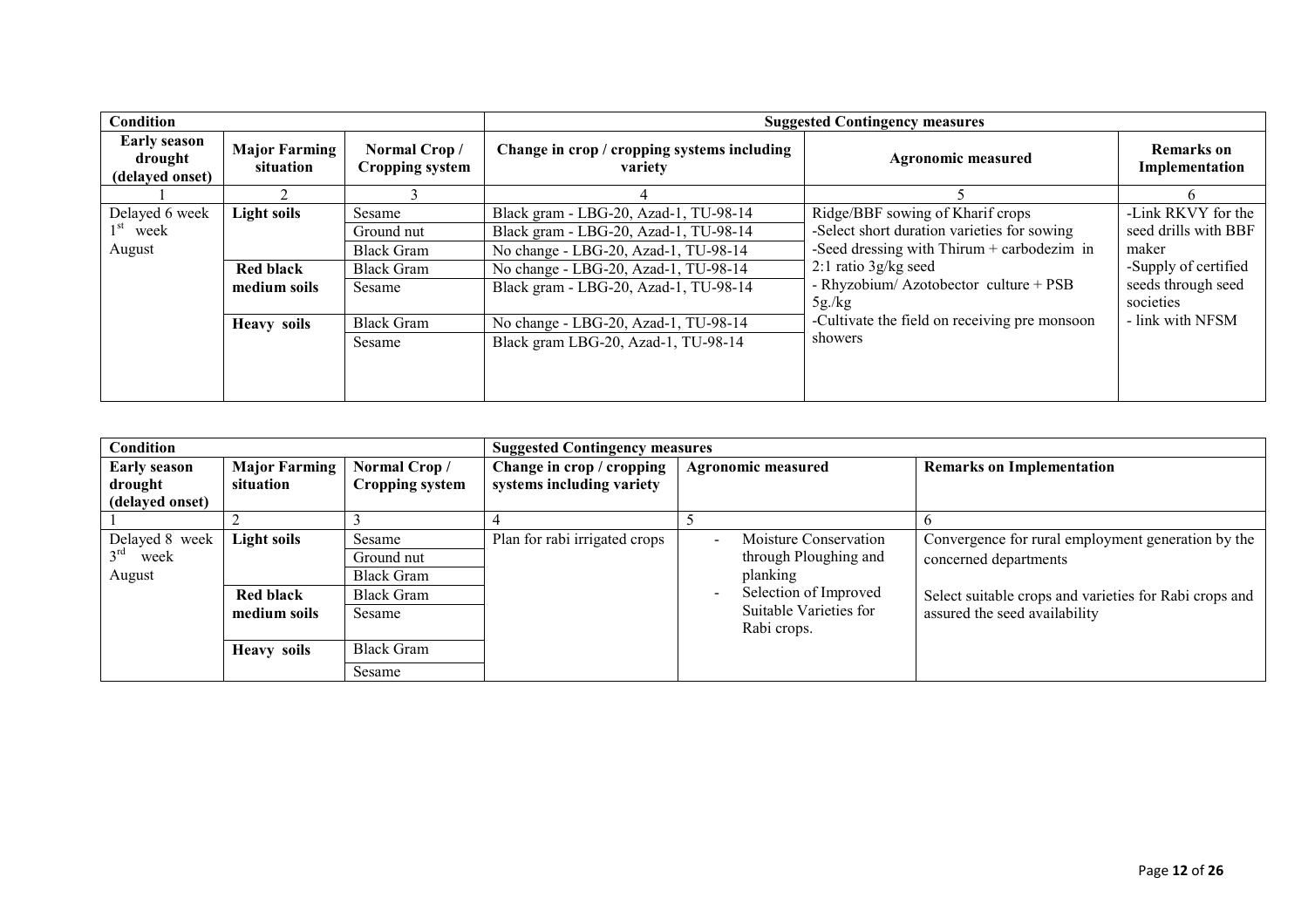| Condition                                                                                                          |                                                                              |                                                                                    |                                                                       | <b>Suggested Contingency measures</b>                               |                                                                                                                                                                                         |  |  |
|--------------------------------------------------------------------------------------------------------------------|------------------------------------------------------------------------------|------------------------------------------------------------------------------------|-----------------------------------------------------------------------|---------------------------------------------------------------------|-----------------------------------------------------------------------------------------------------------------------------------------------------------------------------------------|--|--|
| <b>Early season drought</b><br>(Normal onset)                                                                      | <b>Major Farming</b><br>situation <sup>a</sup>                               | <b>Normal Crop/cropping</b><br>system <sup>b</sup>                                 | Crop management <sup>c</sup>                                          | Soil nutrient & moisture<br>conservation measures <sup>d</sup>      | Remarks on Implementation <sup>e</sup>                                                                                                                                                  |  |  |
|                                                                                                                    |                                                                              |                                                                                    |                                                                       |                                                                     |                                                                                                                                                                                         |  |  |
| Normal onset followed<br>by 15-20 days dry spell<br>after sowing leading to<br>poor germination/crop<br>stand etc. | <b>Light soils</b><br><b>Red black</b><br>medium soils<br><b>Heavy soils</b> | Sesame<br>Ground nut<br>Black gram<br>Blackgram<br>Sesamum<br>Blackgram<br>Sesamum | Life saving<br>irrigation,<br>Intercultural<br>operation,<br>mulching | Hand and wheel hoe<br>weeding, mulching with<br>green leaves/ Straw | Convergence with State line Department for<br>Micro irrigation System and pump set.<br>Link Khet Talab/ Balaram talab Yojana of the<br>state.<br>Link RKVY for micro irrigation systems |  |  |

| Condition                                                                                  |                                                |                                              | <b>Suggested Contingency measures</b>       |                                                        |                                                                                                                                    |
|--------------------------------------------------------------------------------------------|------------------------------------------------|----------------------------------------------|---------------------------------------------|--------------------------------------------------------|------------------------------------------------------------------------------------------------------------------------------------|
| Mid season drought (long dry<br>spell, consecutive 2 weeks rainless<br>$(>2.5$ mm) period) | <b>Major Farming</b><br>situation <sup>a</sup> | Normal Crop/<br>cropping system <sup>b</sup> | Crop management <sup>c</sup>                | Soil nutrient &<br>moisture<br>conservation<br>measues | Remarks on Implementation <sup>e</sup>                                                                                             |
|                                                                                            |                                                |                                              |                                             |                                                        |                                                                                                                                    |
| At vegetative stage                                                                        | Light soils                                    | Sesame<br>Ground nut<br>Black gram           | life saving<br>irrigation,<br>intercultural | Hand and wheel hoe<br>weeding,                         | Convergence with State line Department for<br>Micro irrigation System and pump set.<br>Link KhetTalab/ Balaram talab Yojana of the |
|                                                                                            | <b>Red black</b><br>medium soils               | Blackgram<br>Sesamum                         | operation,                                  |                                                        | state.<br>Link RKVY for micro irrigation systems                                                                                   |
|                                                                                            | <b>Heavy soils</b>                             | Blackgram<br>Sesamum                         |                                             |                                                        |                                                                                                                                    |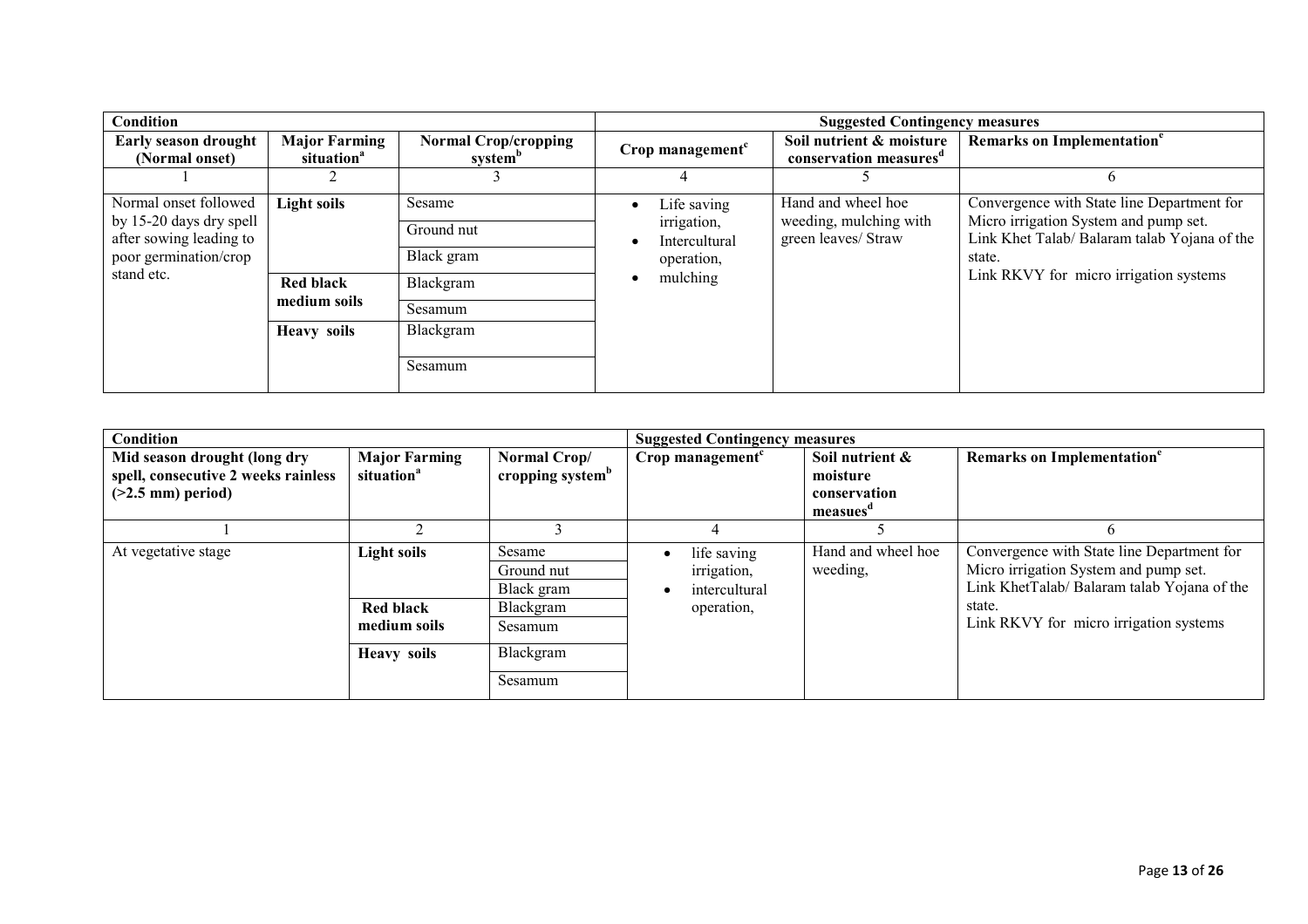| Condition                              |                                                |                                                | <b>Suggested Contingency measures</b> |                                                               |                                              |  |
|----------------------------------------|------------------------------------------------|------------------------------------------------|---------------------------------------|---------------------------------------------------------------|----------------------------------------------|--|
| Mid season drought<br>(long dry spell) | <b>Major Farming</b><br>situation <sup>a</sup> | Normal<br>Crop/cropping<br>system <sup>o</sup> | Crop<br>management                    | Soil nutrient & moisture<br>conservation measues <sup>a</sup> | Remarks on Implementation <sup>e</sup>       |  |
|                                        |                                                |                                                |                                       |                                                               |                                              |  |
| At flowering/fruiting                  | <b>Light soils</b>                             | Sesame                                         | intercultural                         | Organic mulch/                                                | Link KhetTalab/Balaram talab Yojana of the   |  |
| stage                                  |                                                | Ground nut                                     | operation,                            | green leaf mulch                                              | state.                                       |  |
|                                        |                                                | Black gram                                     |                                       |                                                               | Link RKVY for micro irrigation systems       |  |
|                                        | <b>Red black</b>                               | Blackgram                                      |                                       | Life saving irrigation if water is                            | Convergence for water lifting pumps and Fuel |  |
|                                        | medium soils                                   | Sesamum                                        |                                       | available                                                     | (electric/diesel)                            |  |
|                                        | <b>Heavy soils</b>                             | Blackgram                                      |                                       |                                                               |                                              |  |

|                                     | Condition                                                                                                           |                                                                                                            | <b>Suggested Contingency measures</b>                                                                           |                                                                                                                           |                                                  |  |  |
|-------------------------------------|---------------------------------------------------------------------------------------------------------------------|------------------------------------------------------------------------------------------------------------|-----------------------------------------------------------------------------------------------------------------|---------------------------------------------------------------------------------------------------------------------------|--------------------------------------------------|--|--|
| Terminal<br>drought                 | Major<br>Farming<br>situation <sup>a</sup>                                                                          | Normal Crop/<br>cropping system <sup>b</sup>                                                               | Crop management <sup>c</sup>                                                                                    | Rabi Crop planning <sup>d</sup>                                                                                           | <b>Remarks</b> on<br>Implementation <sup>e</sup> |  |  |
|                                     |                                                                                                                     |                                                                                                            |                                                                                                                 |                                                                                                                           |                                                  |  |  |
| (Early<br>withdrawal of<br>monsoon) | <b>Light soils</b><br>Ground nut<br>Harvested at<br>physiological maturity<br>Sesame<br>Use anti transparent foliar | -Plan for irrigated rabi crops ----Timely<br>sowing limited irrigated wheat, varieties-<br>JW-17, HW-2004, | Link KhetTalab/Balaram<br>talab Yojana of the state<br>Link RKVY for micro                                      |                                                                                                                           |                                                  |  |  |
|                                     | Black gram                                                                                                          |                                                                                                            | Spray of water                                                                                                  | -Mustard short duration varieties- Pusa<br>Agarani                                                                        | irrigation systems<br>Convergence for water      |  |  |
|                                     | <b>Red black</b><br>medium soils                                                                                    | Black gram                                                                                                 |                                                                                                                 |                                                                                                                           | lifting pumps and Fuel                           |  |  |
|                                     |                                                                                                                     | Sesame                                                                                                     |                                                                                                                 |                                                                                                                           | (electric/diesel)                                |  |  |
|                                     | <b>Heavy soils</b>                                                                                                  | Black gram                                                                                                 | Life saving irrigation, Hand and<br>wheel hoe weeding, mulching with<br>green leaves, straw and paddy<br>thatch | -Timely wheat sowing,<br>-sow limited irrigated varieties-JW-17, HW-<br>2004,<br>-lentil varities-JL-3, DPL-62, Pea-JM-6, |                                                  |  |  |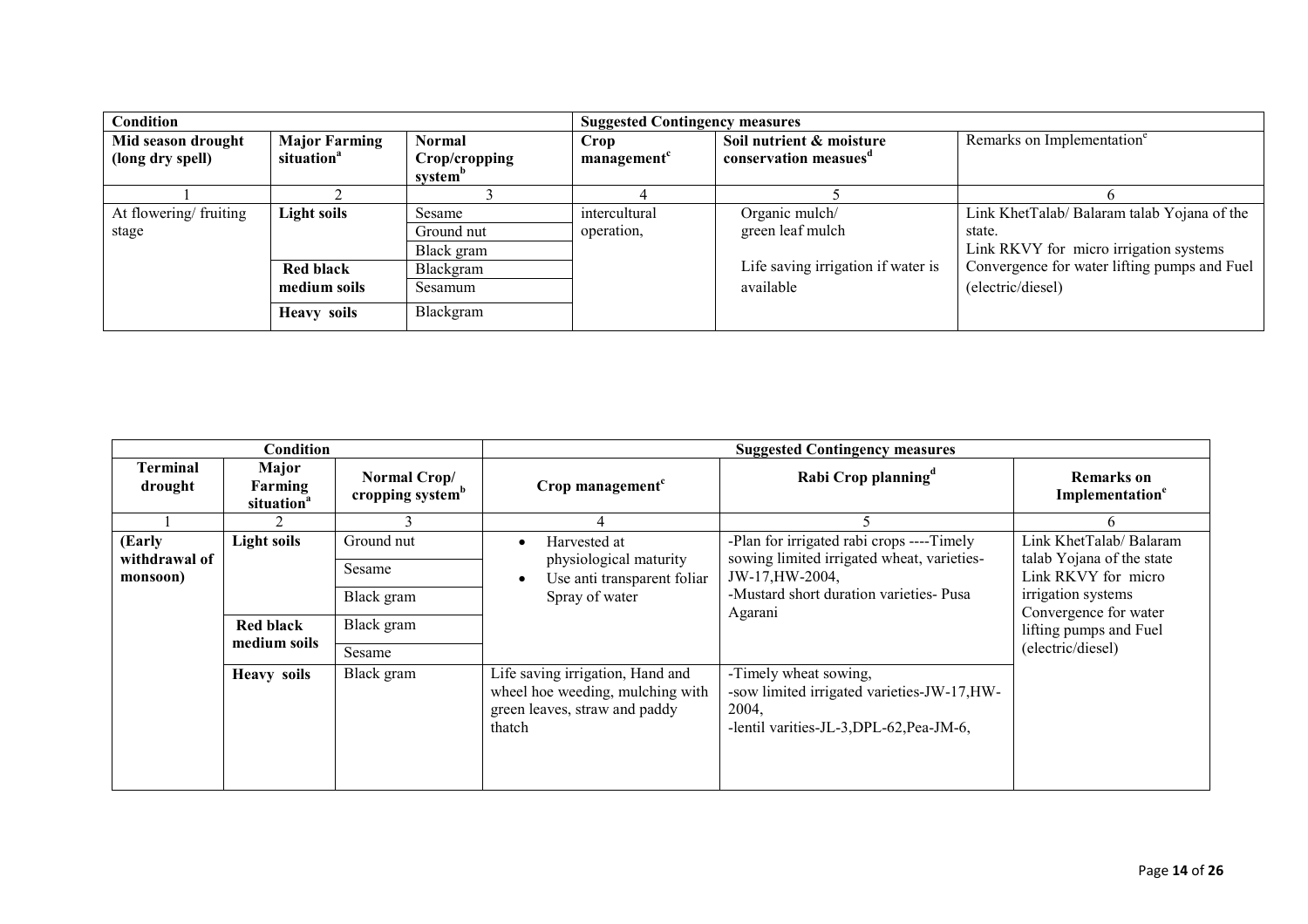### 2.1.2 Irrigated situation

| Condition                                                    |                                   |                                              |                                                                               | <b>Suggested Contingency measures</b>                                                                                       |                                                                                                     |
|--------------------------------------------------------------|-----------------------------------|----------------------------------------------|-------------------------------------------------------------------------------|-----------------------------------------------------------------------------------------------------------------------------|-----------------------------------------------------------------------------------------------------|
|                                                              | <b>Major Farming</b><br>situation | Normal Crop/<br>cropping system <sup>g</sup> | Change in<br>$\mathbf{crop/c}$ ropping<br>systemh                             | Agronomic measures <sup>i</sup>                                                                                             | <b>Remarks</b> on<br>Implementation <sup>J</sup>                                                    |
| Delayed release<br>of water in canals<br>due to low rainfall | 1. Light soil                     | Wheat<br>Gram<br>Pea<br>Mustard              | Late Wheat variety $-$<br>MP 4010,<br>Mustard - Pusa<br>Kranti & Pusa pragati | Moisture conservation practices.<br>(mulches etc).<br>Intercropping . use of organic<br>manures . In case of delayed sowing | Linkage with NSC, MPSC,<br>RVSKVV, farmers'<br>societies, state seed<br>firms/Agril. University and |
|                                                              | 2. Red black<br>medium            | Wheat<br>Gram<br>Pea<br>Mustard              | $Gram - JG-16$                                                                | increase seed rate $(20\%)$ .                                                                                               | seed corporations for<br>supply of seed and with<br>RKVY for seed drills                            |
|                                                              | 3. Heavy Soil                     | Wheat<br>Gram<br>Pea<br>Mustard              |                                                                               |                                                                                                                             |                                                                                                     |

| Condition                                                    |                                                | <b>Suggested Contingency measures</b>        |                                                                                              |                                                                                                                                                 |                                                                                                                              |  |
|--------------------------------------------------------------|------------------------------------------------|----------------------------------------------|----------------------------------------------------------------------------------------------|-------------------------------------------------------------------------------------------------------------------------------------------------|------------------------------------------------------------------------------------------------------------------------------|--|
|                                                              | <b>Major Farming</b><br>situation <sup>1</sup> | Normal Crop/<br>cropping system <sup>g</sup> | Change in crop/cropping<br>system"                                                           | Agronomic measures'                                                                                                                             | <b>Remarks</b> on<br>Implementation <sup>1</sup>                                                                             |  |
| Limited release of<br>water in canals<br>due to low rainfall | 1. Light soil                                  | Wheat<br>Gram<br>Pea<br>Mustard              | Wheat variety -MP 4010,<br>GW-366<br>Mustard - Pusa Kranti &<br>Pusa pragati<br>$Gram-JG-16$ | Moisture conservation<br>practices (mulches etc).<br>Intercropping . use of organic<br>manures. In case of delayed<br>sowing increase seed rate | Linkage with NSC, MPSC,<br>RVSKVV, farmers'<br>societies, state seed<br>firms/Agril. University and<br>seed corporations for |  |
|                                                              | 2. Red black<br>medium                         | Wheat<br>Gram<br>Pea<br>Mustard              |                                                                                              | $(20\%)$ .                                                                                                                                      | supply of seed and with<br>RKVY for seed drills                                                                              |  |
|                                                              | 3. Heavy Soil                                  | Wheat<br>Gram<br>Pea<br>Mustard              |                                                                                              |                                                                                                                                                 |                                                                                                                              |  |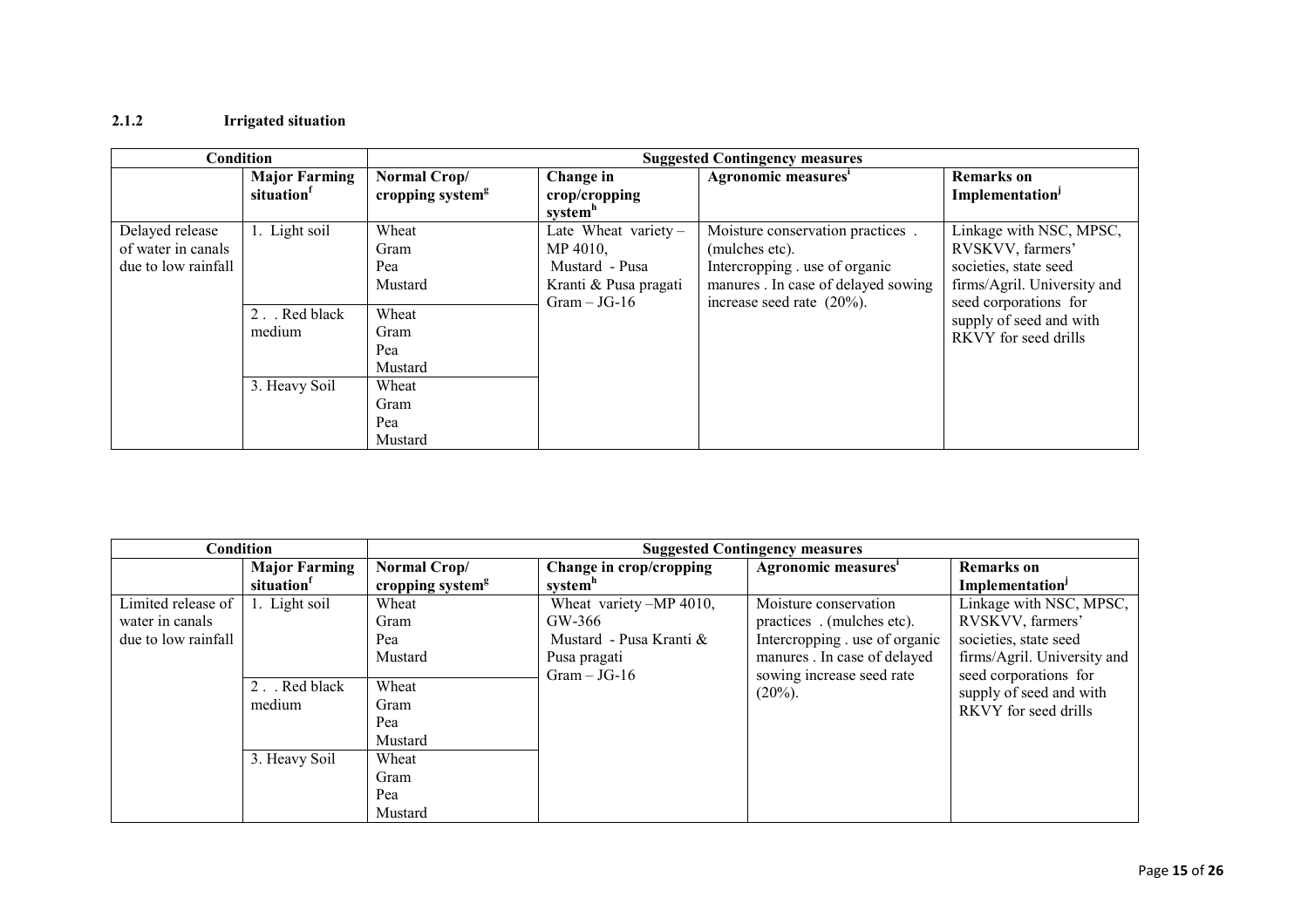|                                                                                        | <b>Condition</b>                  | <b>Suggested Contingency measures</b>        |                                                                                    |                                                                                                                                                  |                                                                                                                              |  |  |
|----------------------------------------------------------------------------------------|-----------------------------------|----------------------------------------------|------------------------------------------------------------------------------------|--------------------------------------------------------------------------------------------------------------------------------------------------|------------------------------------------------------------------------------------------------------------------------------|--|--|
|                                                                                        | <b>Major Farming</b><br>situation | Normal Crop/<br>cropping system <sup>g</sup> | Change in crop/cropping<br>system <sup>h</sup>                                     | Agronomic measures'                                                                                                                              | <b>Remarks</b> on<br>Implementation                                                                                          |  |  |
| Non release of<br>water in canals<br>under delayed<br>onset of monsoon<br>in catchment | 1. Light soil                     | Wheat<br>Gram<br>Pea<br>Mustard              | Wheat variety -MP 4010,<br>Mustard - Pusa Kranti &<br>Pusa pragati<br>$Gram-JG-16$ | Moisture conservation<br>practices. (mulches etc).<br>Intercropping . use of organic<br>manures. In case of delayed<br>sowing increase seed rate | Linkage with NSC, MPSC,<br>RVSKVV, farmers'<br>societies, state seed<br>firms/Agril. University and<br>seed corporations for |  |  |
|                                                                                        | 2. Red black<br>medium            | Wheat<br>Gram<br>Pea<br>Mustard              |                                                                                    | $(20\%)$ .<br>Use of micro irrigation and<br>own water source available                                                                          | supply of seed and with<br>RKVY for seed drills                                                                              |  |  |
|                                                                                        | 3. Heavy Soil                     | Wheat<br>Gram<br>Pea<br>Mustard              |                                                                                    |                                                                                                                                                  |                                                                                                                              |  |  |

| Condition                                                                               |                                            |                                                                    | <b>Suggested Contingency measures</b>                                                |                                                                                                  |                                                                                                        |  |
|-----------------------------------------------------------------------------------------|--------------------------------------------|--------------------------------------------------------------------|--------------------------------------------------------------------------------------|--------------------------------------------------------------------------------------------------|--------------------------------------------------------------------------------------------------------|--|
|                                                                                         | Major<br>Farming<br>situation <sup>1</sup> | Normal Crop/<br>cropping system <sup>g</sup>                       | Change in<br>crop/cropping system $h$                                                | Agronomic measures <sup>i</sup>                                                                  | <b>Remarks</b> on<br>Implementation                                                                    |  |
|                                                                                         |                                            | 3                                                                  | 4                                                                                    |                                                                                                  | h.                                                                                                     |  |
| Lack of<br>inflows into<br>tanks due to<br>insufficient<br>/delayed onset<br>of monsoon | 1. Light soil<br>2. Red black<br>medium    | Wheat<br>Gram<br>Pea<br>Mustard<br>Wheat<br>Gram<br>Pea<br>Mustard | Wheat variety -MP 4010,<br>Mustard - Pusa Kranti &<br>Pusa pragati<br>$Gram - JG-16$ | chickpea cultivation<br>Use IPNM and IPM<br>techniques<br>Adopt drought<br>mitigation techniques | Convergence with<br>NREGS/NFSM for<br>desilting and<br>Deepening and rural<br>employment<br>generation |  |
|                                                                                         | 3. Heavy Soil                              | Wheat<br>Gram<br>Pea<br>Mustard                                    |                                                                                      |                                                                                                  |                                                                                                        |  |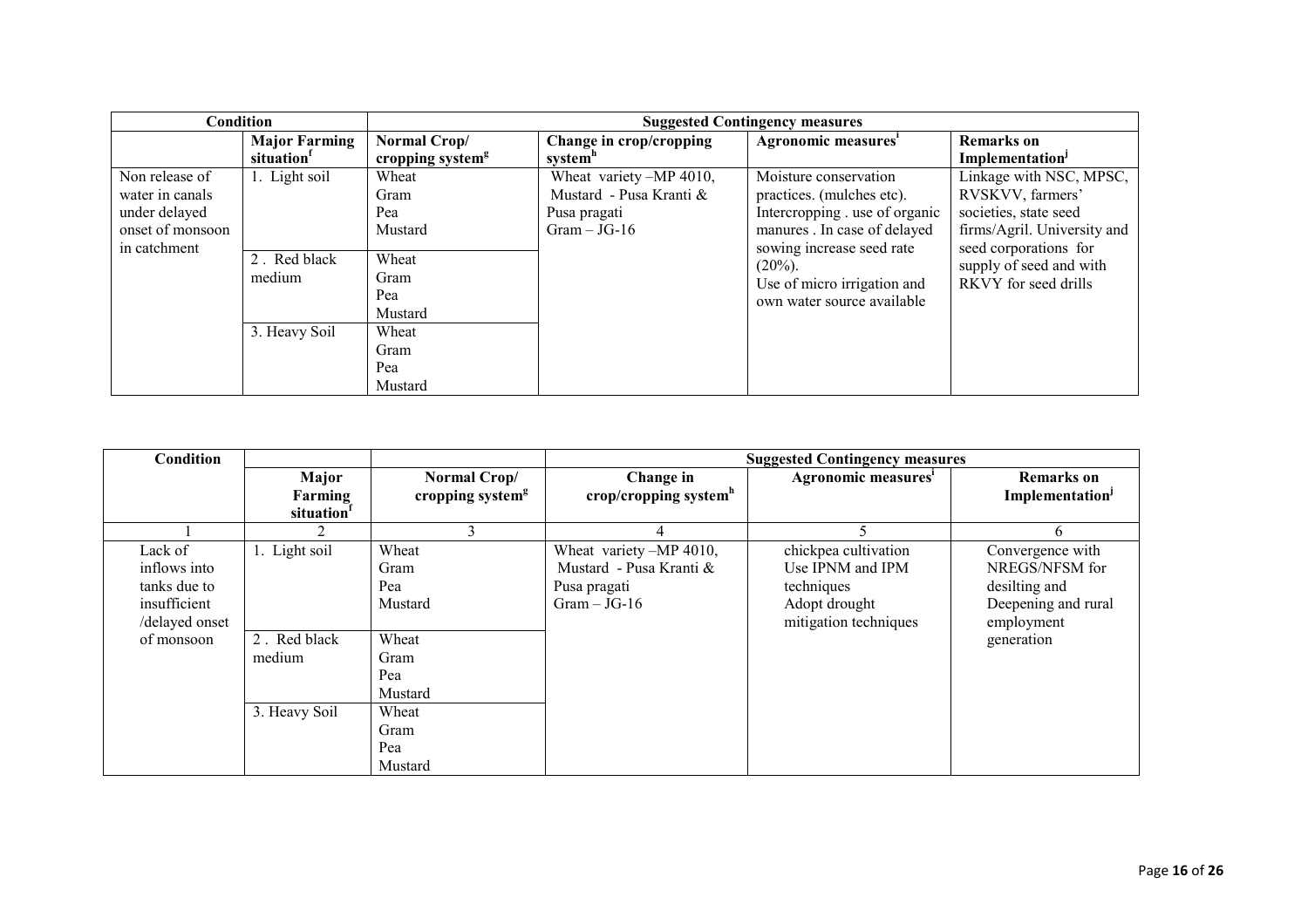| <b>Condition</b>                                            | <b>Major Farming</b>                                  | Normal Crop/                 | <b>Suggested Contingency measures</b>             |                                                                                                                                                                                                                                                                                                                    |                                                                                                                                                               |  |
|-------------------------------------------------------------|-------------------------------------------------------|------------------------------|---------------------------------------------------|--------------------------------------------------------------------------------------------------------------------------------------------------------------------------------------------------------------------------------------------------------------------------------------------------------------------|---------------------------------------------------------------------------------------------------------------------------------------------------------------|--|
|                                                             | situation <sup>f</sup>                                | cropping system <sup>g</sup> | Change in<br>crop/cropping<br>system <sup>h</sup> | Agronomic measures <sup>1</sup>                                                                                                                                                                                                                                                                                    | <b>Remarks</b> on<br>Implementation <sup>J</sup>                                                                                                              |  |
|                                                             | $\mathfrak{D}$                                        | 3                            |                                                   |                                                                                                                                                                                                                                                                                                                    | 6                                                                                                                                                             |  |
| Insufficient groundwater<br>recharge due to low<br>rainfall | 1. Light soil<br>2. Red black medium<br>3. Heavy Soil | Chick pea / mustard<br>Wheat | No change<br>Chick pea / Mustard                  | Irrigation at critical crop<br>growth stages through micro<br>irrigation systems<br>Seed priming in water for 12-<br>$15$ hrs<br>Efficient use of ground water<br>$\bullet$<br>for sowing of chickpea<br>Application of IPNM and<br>$\bullet$<br>IPM technologies<br>Mulching in-between crop<br>$\bullet$<br>rows | Convergence with<br>NREGS/NFSM for<br>desilting and Deepening<br>of percolation tanks<br>Convergence for water<br>lifting pumps and Fuel<br>(electric/diesel) |  |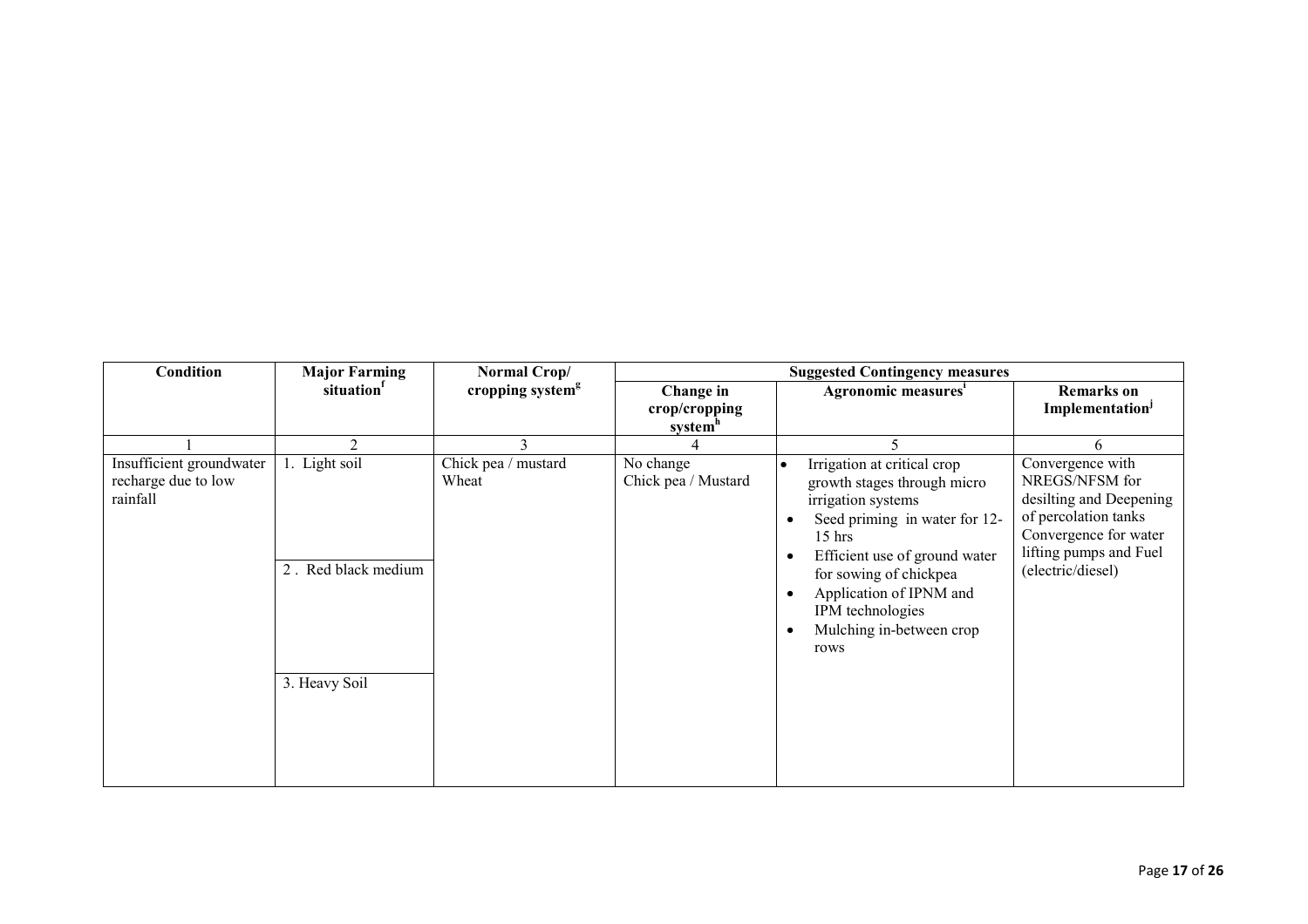| 2.2 Unusual rains (untimely, unseasonal etc) (for both rainfed and irrigated situations) |  |  |  |  |
|------------------------------------------------------------------------------------------|--|--|--|--|

| Condition                  | <b>Suggested contingency measure</b>                                                                                                          |                                                                                                                                                                              |                                                                                                           |                                                                                                                                                                                                                                                                                                |  |  |  |
|----------------------------|-----------------------------------------------------------------------------------------------------------------------------------------------|------------------------------------------------------------------------------------------------------------------------------------------------------------------------------|-----------------------------------------------------------------------------------------------------------|------------------------------------------------------------------------------------------------------------------------------------------------------------------------------------------------------------------------------------------------------------------------------------------------|--|--|--|
| Continuous high rainfall   | Vegetative stage <sup>k</sup>                                                                                                                 | Flowering stage <sup>1</sup>                                                                                                                                                 | Crop maturity stage <sup>m</sup>                                                                          | Post harvest <sup>n</sup>                                                                                                                                                                                                                                                                      |  |  |  |
| in a short span leading to |                                                                                                                                               |                                                                                                                                                                              |                                                                                                           |                                                                                                                                                                                                                                                                                                |  |  |  |
| water logging              | $\overline{2}$                                                                                                                                | 3                                                                                                                                                                            | 4                                                                                                         | 5                                                                                                                                                                                                                                                                                              |  |  |  |
| Sesame                     | Draining of excess water<br>Interculture to loosen the soil and<br>to improve aeration<br>Topdressing with N10-20kg/ha at<br>optimum moisture | Drain excess water<br>Interculture to loosen the soil<br>and to improve aeration                                                                                             | Drain excess water<br>Harvesting on a clear sunny<br>day<br>Shift the produce to safer<br>place           | Maintain optimum moisture content<br>in grain by drying before bagging<br>and marketing                                                                                                                                                                                                        |  |  |  |
| Black gram                 | Draining of excess water<br>Interculture along with earthing to<br>loosen the soil and to improve<br>aeration                                 | Draining of excess water<br>Interclture to loosen the soil<br>and to improve aeration                                                                                        | Draining of excess water<br>Shift the produce to safer<br>place                                           | Dry the grain to optimum moisture<br>content before storage                                                                                                                                                                                                                                    |  |  |  |
| Groundnut                  | Draining of excess water<br>Intercultivation with hoe                                                                                         | Draining of excess water<br>Intercultivation with hoe                                                                                                                        | Draining of excess water<br>Shift the produce to safer<br>place                                           | -Spread the bundles drenched in the<br>rain on the field bunds/ drying floors<br>to quicken drying<br>-Thresh bundles after they are dried<br>properly<br>-Separate Seed from Kernel by<br>Ground Nut Decorticator.<br>-Dry the grain to proper moisture<br>content before bagging and storing |  |  |  |
| Wheat                      | Drain excess water<br>Top dressing of nitrogenous<br>fertilizers 20-30 kg/ha at<br>optimum soil moisture to gain<br>vigour                    | Drain excess water<br>Top dressing of<br>nitrogenous fertilizers 20-<br>30 kg/ha at optimum soil<br>moisture to gain vigour<br>Adopt need based plant<br>protection measures | Drain excess water<br>Adopt need based<br>plant protection<br>measures<br>Harvest on a clear<br>sunny day | Maintain optimum moisture of grain<br>by drying                                                                                                                                                                                                                                                |  |  |  |
| Gram                       | Drain excess water<br>Interculture along with<br>earthing to loosen the soil and<br>to improve aeration                                       | Drain excess water<br>Interculture along with<br>earthing to loosen the soil<br>and to improve aeration                                                                      | Drain excess water<br>Timely harvest of<br>produce on a clear<br>sunny day                                | Shifting to safer place and drying the<br>produce before bagging and storage                                                                                                                                                                                                                   |  |  |  |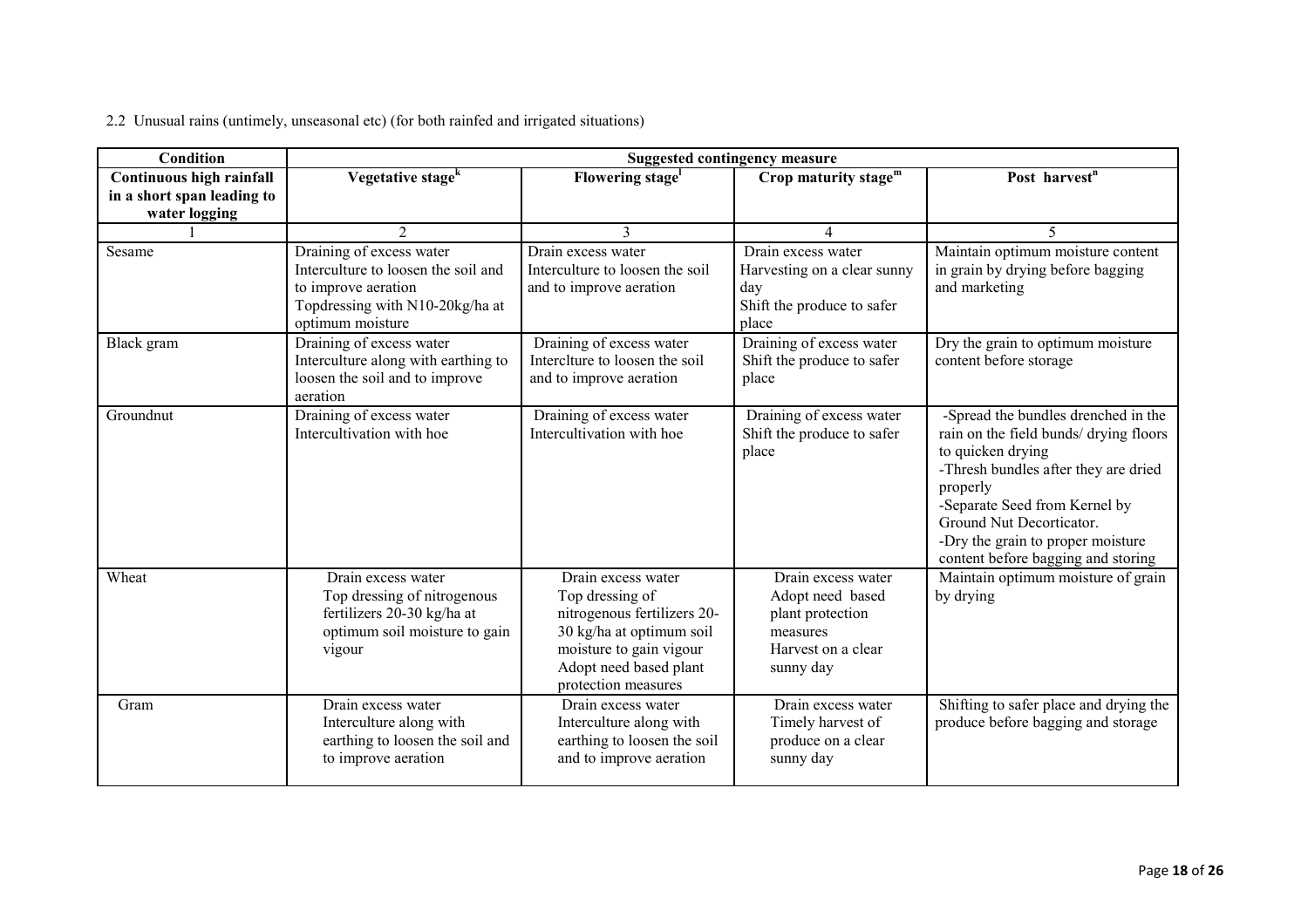|            | Heavy rainfall with high speed winds in a short span <sup>2</sup>                                             |                                                                                                              |                                                                                                        |                                                                                                                                                                                                                                                                                            |  |  |  |  |
|------------|---------------------------------------------------------------------------------------------------------------|--------------------------------------------------------------------------------------------------------------|--------------------------------------------------------------------------------------------------------|--------------------------------------------------------------------------------------------------------------------------------------------------------------------------------------------------------------------------------------------------------------------------------------------|--|--|--|--|
| Sesame     | Draining of excess water<br>Interculture to loosen the soil and<br>to improve aeration                        | Drain excess water<br>Interculture to loosen the soil and Harvesting on a clear sunny<br>to improve aeration | Drain excess water<br>day<br>Shift the produce to safer<br>place                                       | Maintain optimum moisture content<br>in grain by drying before bagging<br>and marketing                                                                                                                                                                                                    |  |  |  |  |
| Black gram | Draining of excess water<br>Interculture along with earthing to<br>loosen the soil and to improve<br>aeration | Draining of excess water<br>Interclture to loosen the soil<br>and to improve aeration                        | Draining of excess water<br>Shift the produce to safer<br>place                                        | Dry the grain to optimum moisture<br>content before storage                                                                                                                                                                                                                                |  |  |  |  |
| Groundnut  | Draining of excess water<br>Intercultivation with hoe                                                         | Draining of excess water<br>Intercultivation with hoe                                                        | Draining of excess water<br>Shift the produce to safer<br>place                                        | Spread the bundles drenched in the<br>rain on the field bunds/ drying floors<br>to quicken drying<br>Thresh bundles after they are dried<br>properly<br>Separate Seed from Kernel by<br>Ground Nut Decorticator.<br>Dry the grain to proper moisture<br>content before bagging and storing |  |  |  |  |
| Wheat      | Drain excess water                                                                                            | Drain excess water<br>Adopt need based plant<br>protection measures                                          | Drain excess water<br>Adopt need based plant<br>protection measures<br>Harvest on a clear sunny<br>dav | Maintain optimum moisture of grain<br>by drying                                                                                                                                                                                                                                            |  |  |  |  |
| Gram       | Drain excess water<br>Interculture along with earthing to<br>loosen the soil and to improve<br>aeration       | Drain excess water<br>Interculture along with earthing<br>to loosen the soil and to<br>improve aeration      | Drain excess water<br>Timely harvest of produce<br>on a clear sunny day                                | Shifting to safer place and drying the<br>produce before bagging and storage                                                                                                                                                                                                               |  |  |  |  |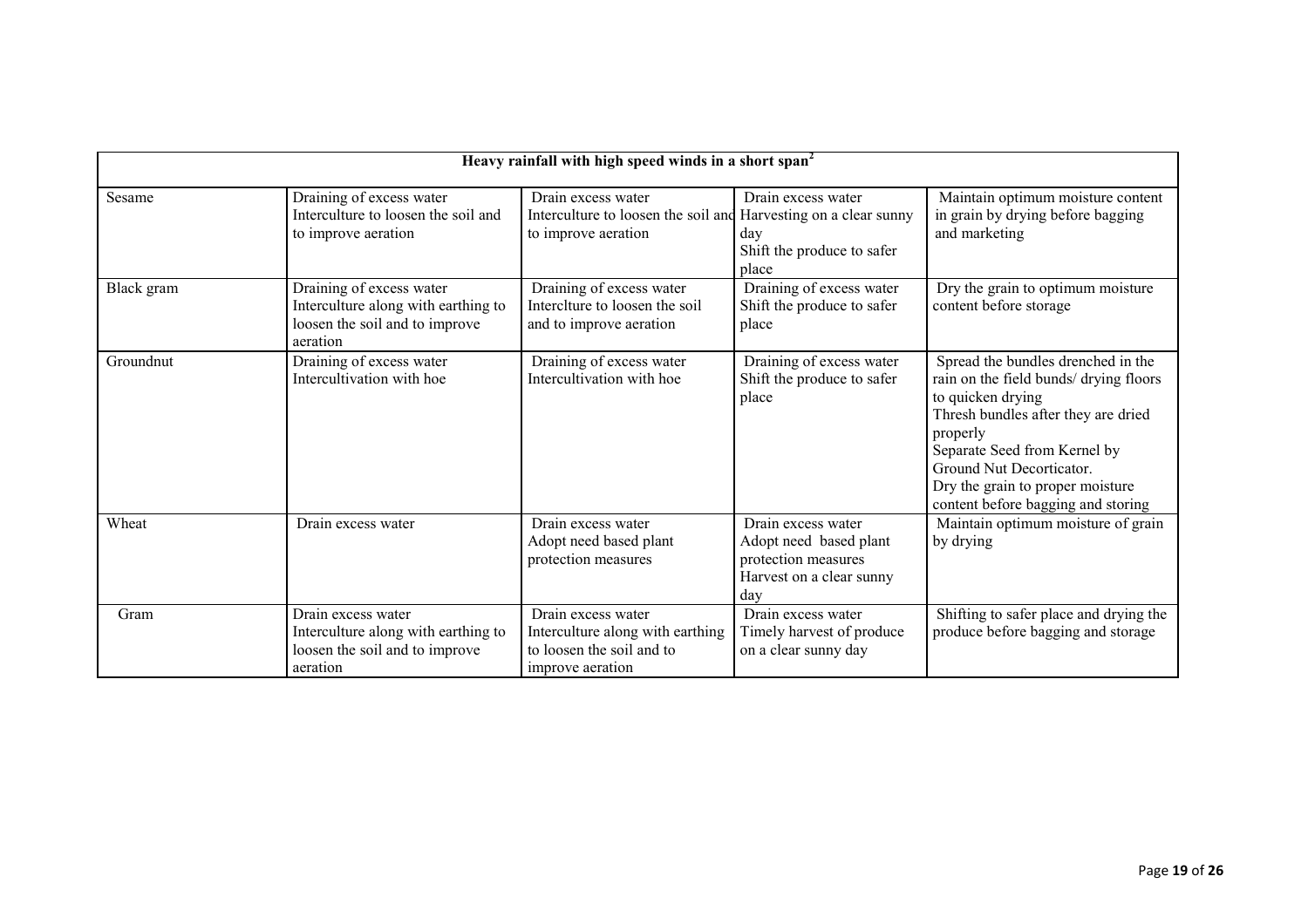| Vegetative stage <sup>k</sup>                                                                                                                                                                                                                                                                                            | Flowering stage <sup>1</sup>                                                                                                                                                                                                                                                                                                                           | Crop maturity stage $m$                                                                                                                                                 | Post                 |
|--------------------------------------------------------------------------------------------------------------------------------------------------------------------------------------------------------------------------------------------------------------------------------------------------------------------------|--------------------------------------------------------------------------------------------------------------------------------------------------------------------------------------------------------------------------------------------------------------------------------------------------------------------------------------------------------|-------------------------------------------------------------------------------------------------------------------------------------------------------------------------|----------------------|
|                                                                                                                                                                                                                                                                                                                          |                                                                                                                                                                                                                                                                                                                                                        |                                                                                                                                                                         | harvest <sup>n</sup> |
| Seed Treatment with Bavistin thirum in                                                                                                                                                                                                                                                                                   | Foliar spray of Triazophos for the control                                                                                                                                                                                                                                                                                                             |                                                                                                                                                                         |                      |
| 2:1 ratio for the control of Phytpthora<br>blight                                                                                                                                                                                                                                                                        | of Leaf roller and capsule borer                                                                                                                                                                                                                                                                                                                       |                                                                                                                                                                         |                      |
| Application of Chlorpyriphos 1 kg<br>$a.i.$ /ha                                                                                                                                                                                                                                                                          | $\overline{\phantom{a}}$                                                                                                                                                                                                                                                                                                                               |                                                                                                                                                                         |                      |
| Spray of Imidachlorprid $\omega$ 250 ml/ha for<br>control the secondary spred of yellow<br>vien mosaic virus disease.                                                                                                                                                                                                    |                                                                                                                                                                                                                                                                                                                                                        |                                                                                                                                                                         |                      |
| Spray 0.2% mancozeb 76% WP against<br>wheat rust.                                                                                                                                                                                                                                                                        | Spray $0.2\%$ mancozeb 76% WP against<br>wheat rust.                                                                                                                                                                                                                                                                                                   | Spray $0.2\%$ mancozeb $76\%$<br>WP against wheat rust.                                                                                                                 |                      |
| Spray triazophos 40 % EC $@$ 1-1.5 l/ha<br>in chickpea against pest incidence.<br>"T" shaped pegs placed in late sown<br>chickpea field for biological control of<br>pod borer and for chemical control<br>spraying of Quinolphos 25 EC or<br>Chlorpyriphos 20 EC C or Methyle<br>Parathion 50 EC $@$ 600 ml dissolve in | Spray triazophos 40 % EC $@$ 1-1.5 l/ha in<br>chickpea against pest incidence.<br>"T" shaped pegs placed in late sown<br>chickpea field for biological control of pod<br>borer and for chemical control spraying of<br>Quinolphos 25 EC or Chlorpyriphos 20 EC<br>C or Methyle Parathion 50 EC $@600$ ml<br>dissolve in 500 L of water should be used. | Spray triazophos 40 % EC<br>$(a)$ 1-1.5 l/ha in chickpea<br>against pest incidence.<br>Carry out critical survey of<br>fields for insect and disease<br>attack in crops |                      |
|                                                                                                                                                                                                                                                                                                                          | 500 L of water should be used.                                                                                                                                                                                                                                                                                                                         | with duster                                                                                                                                                             |                      |

### 2.3 Floods Not Applicable

| Condition                                      | Suggested contingency measure |                  |                    |            |  |  |
|------------------------------------------------|-------------------------------|------------------|--------------------|------------|--|--|
| Transient water logging/ partial<br>inundation | Seedling / nursery stage      | Vegetative stage | Reproductive stage | At harvest |  |  |
| Crop1 (specify)                                |                               |                  |                    |            |  |  |
| Crop2                                          |                               |                  |                    |            |  |  |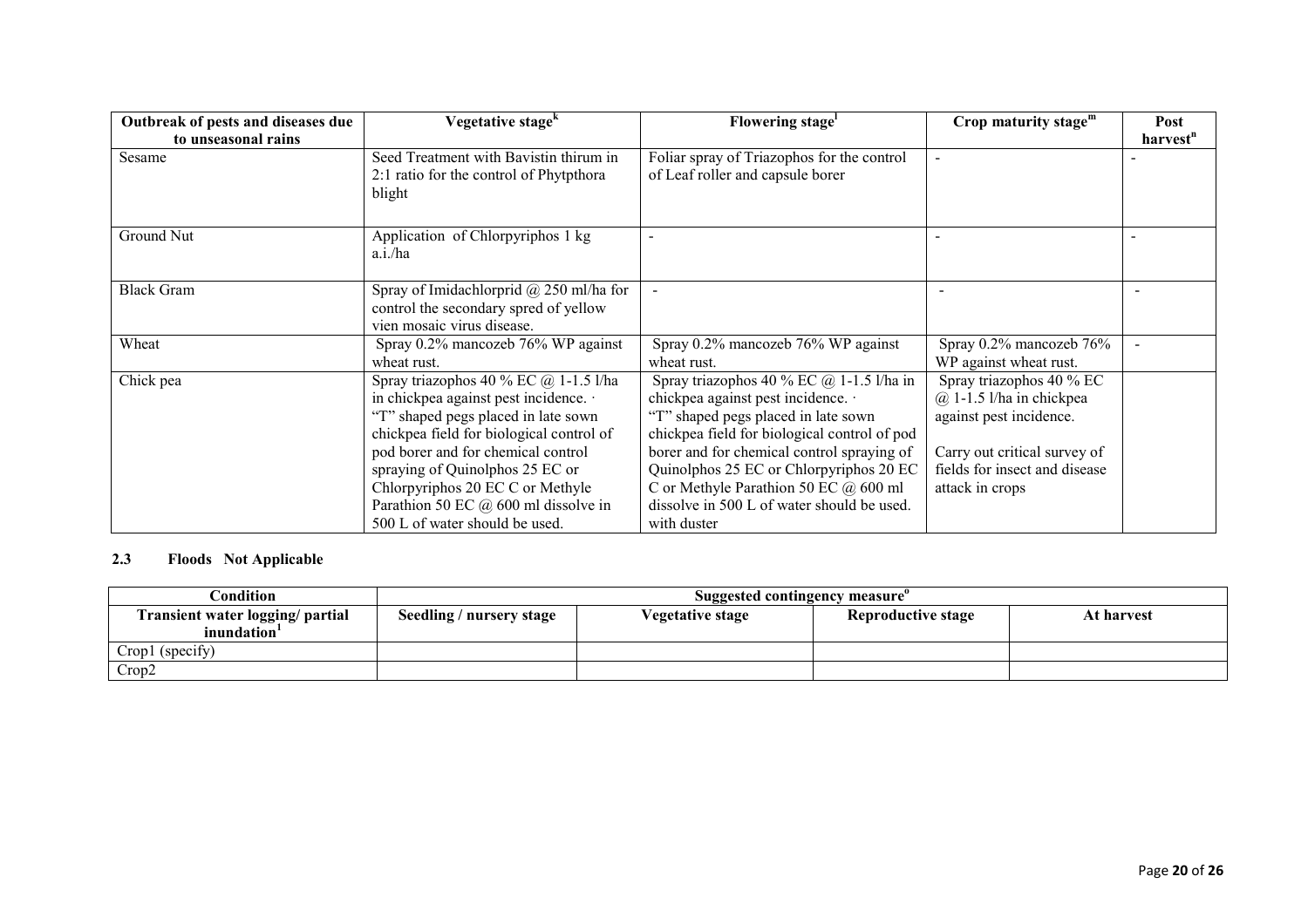|                           | Suggested contingency measure <sup>r</sup> |                                                                         |                                                                    |                                                                       |  |
|---------------------------|--------------------------------------------|-------------------------------------------------------------------------|--------------------------------------------------------------------|-----------------------------------------------------------------------|--|
| <b>Extreme event type</b> | Seedling /<br>nursery stage                | <b>Vegetative stage</b>                                                 | <b>Reproductive stage</b>                                          | At harvest                                                            |  |
| Heat Wave <sup>p</sup>    |                                            |                                                                         |                                                                    |                                                                       |  |
| Wheat                     | <b>NA</b>                                  | <b>NA</b>                                                               | Light irrigation                                                   | Harvest at<br>physiological<br>maturity                               |  |
| Chickpea                  | <b>NA</b>                                  | <b>NA</b>                                                               | Light irrigation                                                   | Harvest at<br>physiological<br>maturity                               |  |
| Cold wave <sup>q</sup>    |                                            |                                                                         |                                                                    |                                                                       |  |
| Wheat                     | <b>NA</b>                                  | Light irrigation<br>$\bullet$<br>Smoking during night                   | Light irrigation<br>$\bullet$<br>Smoking during night<br>$\bullet$ | Harvest at<br>physiological<br>maturity                               |  |
| Chickpea                  | NA                                         | Light irrigation<br>$\bullet$<br>Smoking during night                   | Light irrigation<br>$\bullet$<br>Smoking during night<br>$\bullet$ | Harvest at<br>physiological<br>maturity                               |  |
| Frost                     |                                            |                                                                         |                                                                    |                                                                       |  |
| Wheat                     | NA                                         | Light irrigation<br>$\bullet$<br>Smoking during night                   | Light irrigation<br>$\bullet$<br>Smoking during night<br>$\bullet$ | Harvest at<br>physiological<br>maturity                               |  |
| Chickpea                  | <b>NA</b>                                  | Light irrigation<br>$\bullet$<br>Smoking during night                   | Light irrigation<br>$\bullet$<br>Smoking during night<br>$\bullet$ | Harvest at<br>physiological<br>maturity                               |  |
| Hailstorm                 |                                            |                                                                         |                                                                    |                                                                       |  |
| Wheat                     | Re-sowing in case of severe<br>damage      | Apply 10% additional of<br>nitrogen<br>Light and frequent<br>irrigation | Apply 10% additional nitrogen<br>Light and frequent irrigation     | Keep the produce<br>in protected area<br>preferably under<br>the roof |  |
| Chickpea                  | Re-sowing in case of severe<br>damage      | Light irrigation                                                        | Light irrigation                                                   | $-Do-$                                                                |  |
| Cyclone                   | NA                                         | <b>NA</b>                                                               | NA                                                                 | NA                                                                    |  |

### 2.4 Extreme events: Heat wave / Cold wave/Frost/ Hailstorm /Cyclone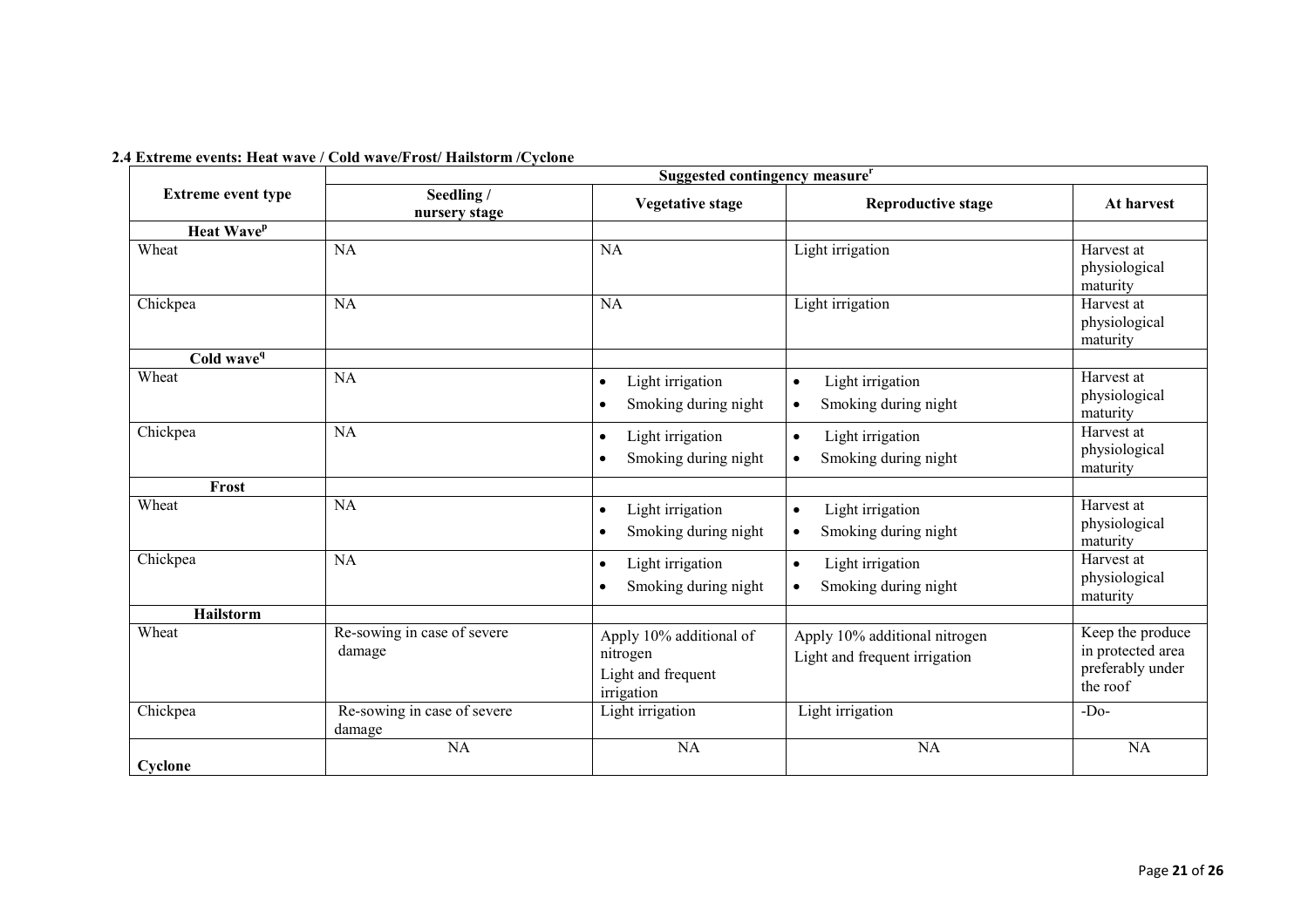### 2.5 Contingent strategies for Livestock, Poultry & Fisheries

## 2.5.1 Livestock

| <b>Drought</b>               | <b>Suggested contingency measure</b>                                         |                                                                       |                                                                                                                                            |  |
|------------------------------|------------------------------------------------------------------------------|-----------------------------------------------------------------------|--------------------------------------------------------------------------------------------------------------------------------------------|--|
|                              | Before the event <sup>s</sup>                                                | During the event                                                      | After the event                                                                                                                            |  |
| Feed and fodder availability | Ensured availability of fodder and                                           | Complete feed block using local residues.                             | Treatment of roughage with urea-molasses to                                                                                                |  |
|                              | mineral mixture                                                              |                                                                       | increase its feed value                                                                                                                    |  |
| Drinking water               | Arrange portable water supply for all the<br>cattle with admitted of cattles | Ensure water supply for all the cattles                               | Ensure water supply for all the cattles                                                                                                    |  |
| Health and disease           | Deworm for better feed conservation                                          | Ensure proper sanitation and cleanliness                              | Ensure proper sanitation and cleanliness measures                                                                                          |  |
| management                   | efficiency. The clearness for hygiene<br>condition be given top priority     | measures in cattle sheds                                              | in cattle sheds.                                                                                                                           |  |
| <b>Floods</b>                |                                                                              |                                                                       |                                                                                                                                            |  |
| Feed and fodder availability | Practice of feeding chopped straw along<br>with oil seed cake concentration  | Protected fodder / feed from fungal<br>contamination                  | Urea-molasses treatment of roughage to increase<br>its feed value, along with concentrate                                                  |  |
| Drinking water               | Ensure clean and potable water supply<br>camps in cattle                     | Ensure clean and potable water supply for all<br>the cattle           | Ensure clean and potable water supply for all the<br>cattle camps in accordance with the total number<br>of cattle admitted in these camps |  |
| Health and disease           | Vaccination should be done well in                                           | Keep animals under shade                                              | Keep animals under shade to the extent possible.                                                                                           |  |
| management                   | advance.                                                                     |                                                                       | The hygiene should be given top priority                                                                                                   |  |
| Cyclone                      | $\overline{\phantom{a}}$                                                     |                                                                       |                                                                                                                                            |  |
| Feed and fodder availability | $\overline{a}$                                                               |                                                                       |                                                                                                                                            |  |
| Drinking water               | $\overline{\phantom{a}}$                                                     |                                                                       |                                                                                                                                            |  |
| Health and disease           |                                                                              |                                                                       |                                                                                                                                            |  |
| management                   |                                                                              |                                                                       |                                                                                                                                            |  |
| Heat wave and cold wave      |                                                                              |                                                                       |                                                                                                                                            |  |
| Shelter/environment          | Protective measures should be done for                                       | Protective measures should be done for                                | Protective measures should be done for preventing                                                                                          |  |
| management                   | preventing extreme heat and cold wave                                        | preventing extreme heat and cold wave by                              | extreme heat and cold wave                                                                                                                 |  |
|                              |                                                                              | providing room heaters.<br>Curtains of gunny begs in the cattle shed. |                                                                                                                                            |  |
| Health and disease           |                                                                              |                                                                       |                                                                                                                                            |  |
| management                   |                                                                              |                                                                       |                                                                                                                                            |  |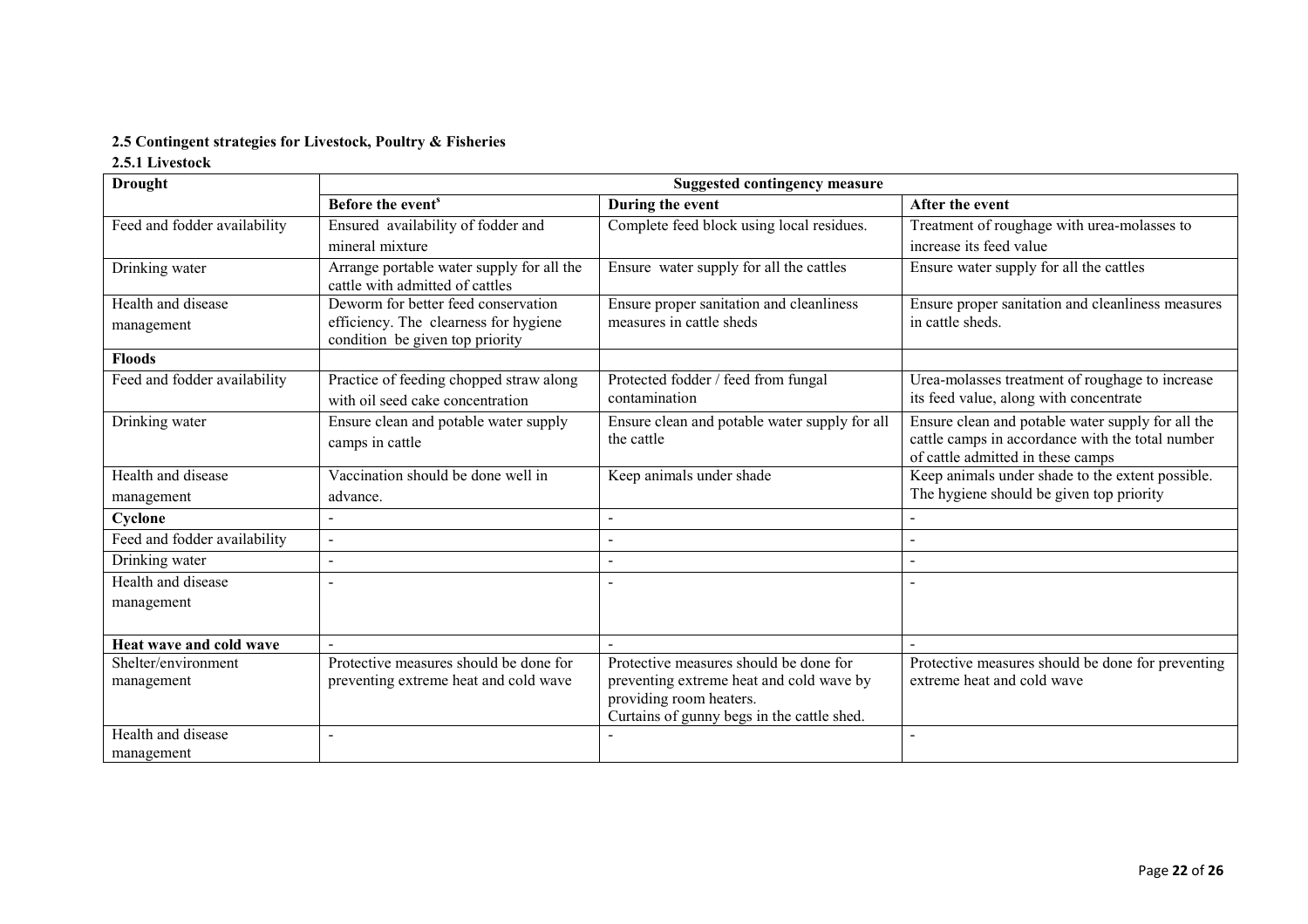# 2.5.2 Poultry

|                               | <b>Suggested contingency measure</b>             |                                                   |                                    |
|-------------------------------|--------------------------------------------------|---------------------------------------------------|------------------------------------|
|                               | Before the event <sup>s</sup>                    | During the event                                  | After the event                    |
| Drought                       |                                                  |                                                   |                                    |
| Shortage of feed ingredients  | Ensure proper feed with mixture of straw         | Ensure proper feed with mixture of straw          | Ensure proper feed with mixture of |
|                               | concentration                                    | concentration                                     | straw concentration                |
| Drinking water                | Provide potable water supply for birds.          | Provide potable water supply for birds.           | Provide potable water supply for   |
|                               |                                                  |                                                   | birds.                             |
|                               |                                                  |                                                   |                                    |
| Health and disease management | Periodic check up of birds may be done for       | Periodic check up of birds may be done for        | Periodic check up of birds may be  |
|                               | infectious disease                               | infectious disease.                               | done for infectious disease        |
| Heat wave and cold wave       |                                                  |                                                   |                                    |
| Shelter/environment           | Cover the sheds with gunny beg curtains cpaddy   | Protective measures should be done for preventing |                                    |
| management                    | straw and arrange sprinklers/fans and foggers in | extreme heat and cold wave. Cover the sheds with  |                                    |
|                               | sheds, as per needs. Protective measures should  | paddy straw and arrange sprinklers/fans and       |                                    |
|                               | be done for preventing extreme heat and cold     | foggers in sheds, as per needs.                   |                                    |
|                               | wave                                             |                                                   |                                    |
| Health and disease management | Periodic check up of birds may be done for       | Periodic check up of birds may be done for        |                                    |
|                               | infectious disease like bird flue and            | infectious disease like bird flue and             |                                    |
|                               | Adopt suitable control measures like culling of  | Adopt suitable control measures like culling of   |                                    |
|                               | birds flue infected poultry and burn them        | birds flue infected poultry and burn them         |                                    |

### 2.5.3 Fisheries/ Aquaculture

| 1). DROUGHT                                                    | <b>Suggested contingency measures</b>                                                                                       |                                            |                                           |  |
|----------------------------------------------------------------|-----------------------------------------------------------------------------------------------------------------------------|--------------------------------------------|-------------------------------------------|--|
|                                                                | Before the event <sup>a</sup>                                                                                               | During the event                           | After the event                           |  |
| A. Capture                                                     | Suggest farmers to collect fishes and sell in the                                                                           | Minimize the stock and sell in the market. | To stock the fish culture until recovered |  |
|                                                                | market.                                                                                                                     |                                            | the water scarcity                        |  |
| Marine                                                         | Condition may not be possible because 65% of the land is covered with water                                                 |                                            |                                           |  |
| Inland                                                         |                                                                                                                             |                                            |                                           |  |
| Shallow water depth due to<br>(1)<br>insufficient rains/inflow | Stocking density should be low & short period<br>fish culture can be adopted                                                | Minimize the stock                         | Harvest and sell out the stock            |  |
| (ii) Changes in water quality                                  | Minimum ponds manure apply in the ponds and dissolve the oxygen content by putting<br>electrical erraters                   |                                            | No need to maintain the water quality     |  |
| $(iii)$ Any other                                              | Organic load will enhance during the drought event in to the water bodies so mud and detritus should be maintained properly |                                            |                                           |  |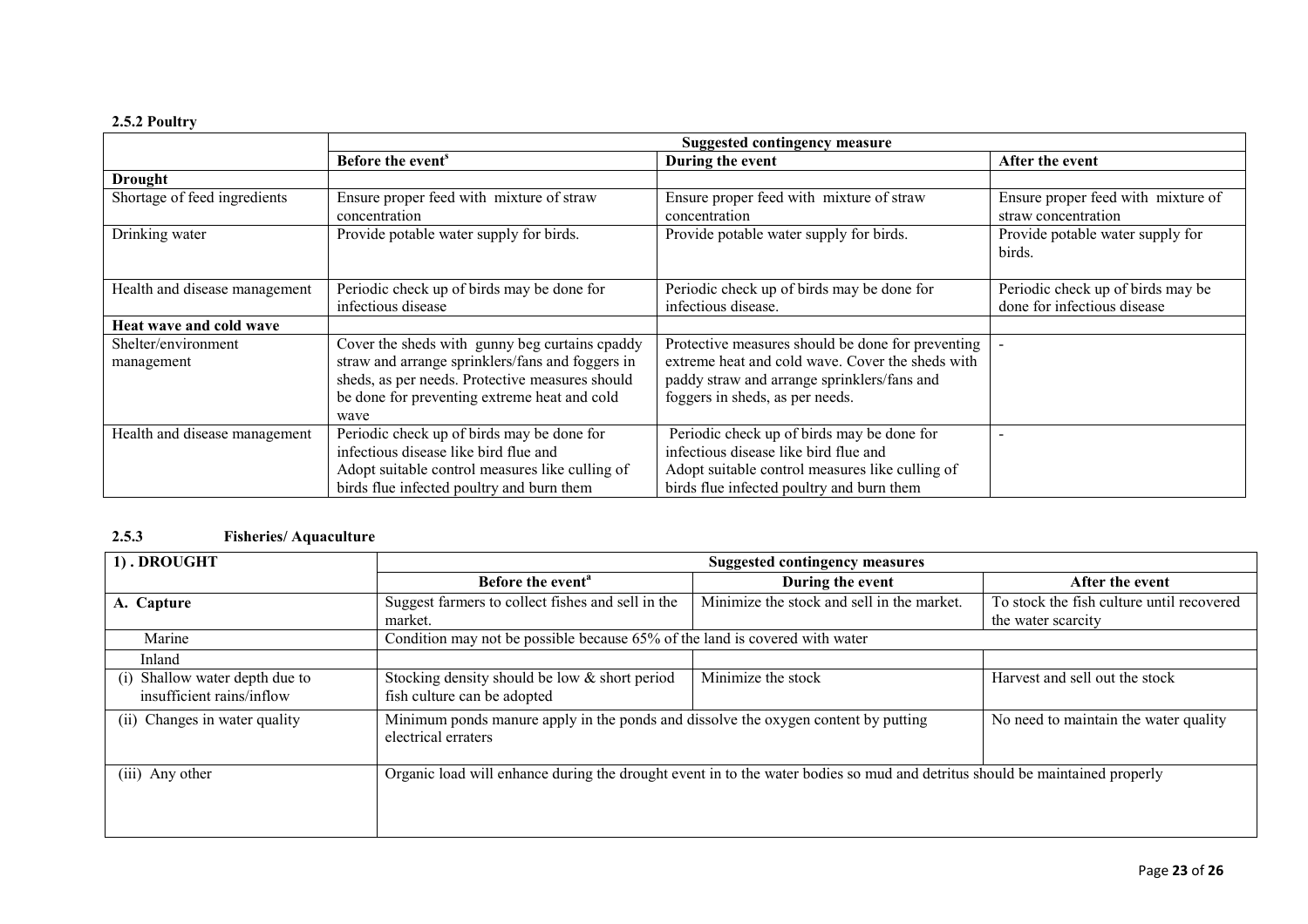| <b>B.</b> Aquaculture                                                   |                                                                                                                                 |                                                                                                                                 |                                                                                                                                                                             |
|-------------------------------------------------------------------------|---------------------------------------------------------------------------------------------------------------------------------|---------------------------------------------------------------------------------------------------------------------------------|-----------------------------------------------------------------------------------------------------------------------------------------------------------------------------|
| (i) Shallow water in ponds due to<br>insufficient rains/inflow          | 4-6 months fish culture may be adopted                                                                                          | Low stocking density with artificial feeding<br>should be adopted                                                               | Not possible to go for fish culture                                                                                                                                         |
| (ii) Impact of salt load build up in<br>ponds / change in water quality | Recycling of the subsurface water and add fresh<br>water from tube well or other sources                                        | Recycling of the subsurface water and add<br>fresh water from tube well or other sources                                        | Scraping /desilting 4-6 inches soil                                                                                                                                         |
| (iii) Any other                                                         | Nil                                                                                                                             | Nil                                                                                                                             | Nil                                                                                                                                                                         |
| 2). FLOODs                                                              |                                                                                                                                 |                                                                                                                                 |                                                                                                                                                                             |
| A. Capture                                                              | Fix the slug gates with iron meshed nets and as<br>much as stock should be netted out and sell in<br>the                        | If possible fix the nets across the flow                                                                                        | Catch the fish in low lying areas of<br>runoff of water and in this condition net<br>out the ponds & remove unwanted spp<br>and also remove mud and detritus                |
| Marine                                                                  | This condition may not be arrises as per past experiences of the world.                                                         |                                                                                                                                 |                                                                                                                                                                             |
| Inland                                                                  |                                                                                                                                 |                                                                                                                                 |                                                                                                                                                                             |
| (i) Average compensation paid due to<br>loss of human life              | No need to compensate before flood                                                                                              | Compensation may be given as per<br>fisheries departments norms                                                                 | Compensation may be given as per<br>fisheries departments norms                                                                                                             |
| (ii) No. of boats / nets/damaged                                        | A Package for fisherman community has been<br>established as per constitution of fisheries<br>legislation by MP fish department | A Package for fisherman community has<br>been established as per constitution of<br>fisheries legislation by MP fish department | A Package for fisherman community has<br>been established as per constitution of<br>fisheries legislation by MP fish<br>department                                          |
| (iii) No. of houses damaged                                             | A Package for fisherman community has been<br>established as per constitution of fisheries<br>legislation by MP fish department | A Package for fisherman community has<br>been established as per constitution of<br>fisheries legislation by MP fish department | A Package for fisherman community has<br>been established as per constitution of<br>fisheries legislation by MP fish<br>department                                          |
| (iv) Loss of stock                                                      | Rs 6-10 has been suggested by the MP fish<br>department as per the terms and conditions<br>available                            | Rs 6-10 has been suggested by the MP fish<br>department as per the terms and<br>conditions available                            | Rs 6-10 has been suggested by the MP<br>fish department as per the terms and<br>conditions available                                                                        |
| (v) Changes in water quality<br>(vi) Health and diseases                | No change                                                                                                                       | No any precautionary measures suggested                                                                                         | As per the symptoms the profilative<br>measures will be adopted<br>Lime and copper sulphate may be applied<br>as a causative agent to control the<br>pollution in the ponds |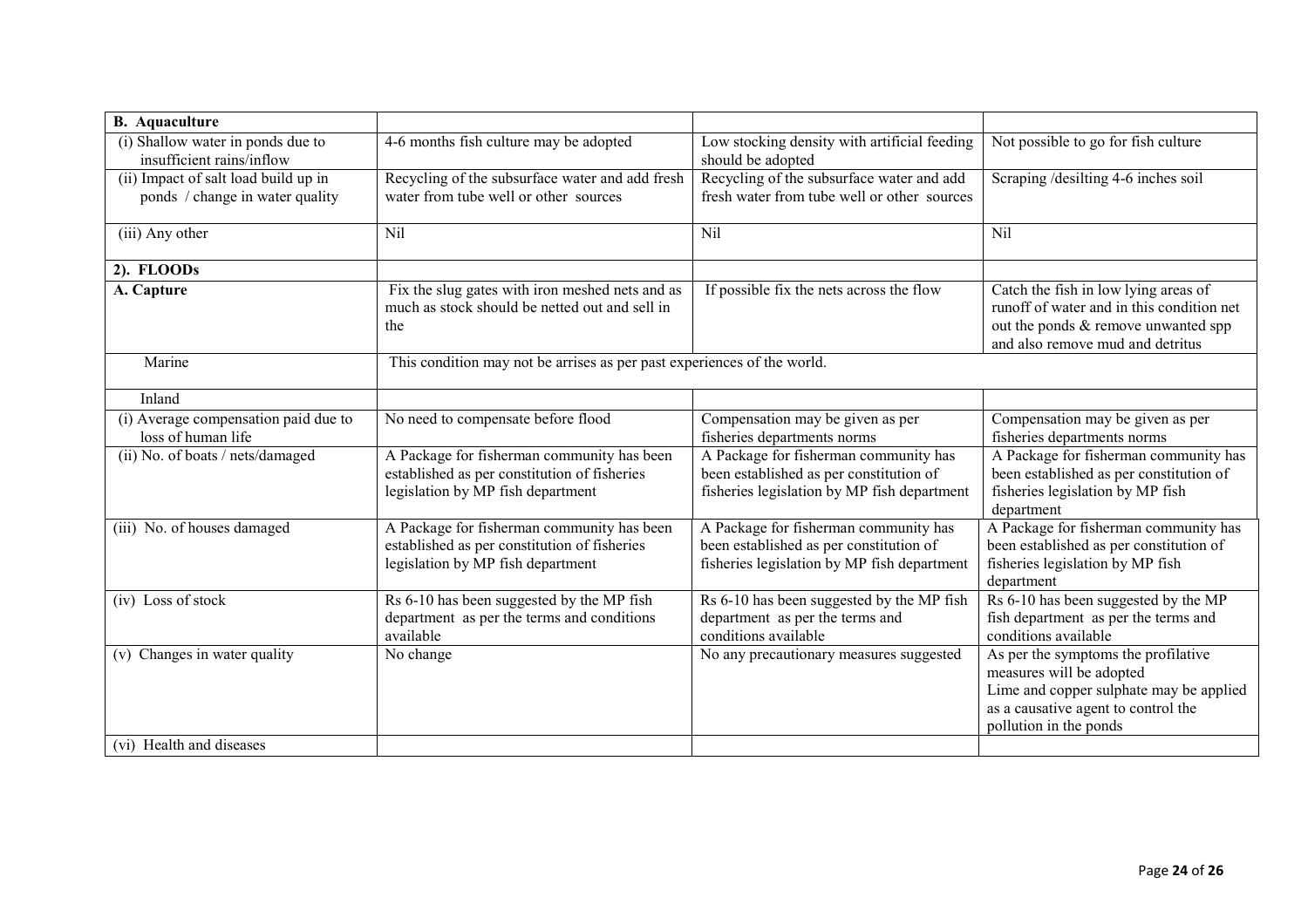| <b>B.</b> Aquaculture                   |                                                  |                                              |                                          |
|-----------------------------------------|--------------------------------------------------|----------------------------------------------|------------------------------------------|
|                                         |                                                  | Fishes will be migrate against the current   | Ponds treatments will be needed by       |
| (i) Inundation with flood water         | Remove the stock                                 | flow catch them from the areas               | addition of purifiers                    |
| (ii) Water contamination and changes in |                                                  |                                              | Prophylactic measures will be adopted as |
| water quality                           | Stop the addition of organic load                | Not possible                                 | per suggestions of experts               |
|                                         | Minimum stock with proper water quality care     | As per suggestions of the experts and        | As per suggestions of the experts and    |
| (iii) Health and diseases               | should be taken                                  | causative agents                             | causative agents                         |
| (iv) Loss of stock and inputs (feed,    | As per rate of loss different chemicals will be  | Control measures will be adapted to          |                                          |
| chemicals etc)                          | added to ponds                                   | minimize the loss                            | Will try to recovered the inputs         |
| (v) Infrastructure damage (pumps,       | As per the norms decided by the MP fisheries     | As per the norms decided by the MP           | As per the norms decided by the MP       |
| aerators, huts etc)                     | department                                       | fisheries department                         | fisheries department                     |
| (vi) Any other                          | NIL                                              | NIL.                                         | NIL                                      |
|                                         |                                                  |                                              |                                          |
| <b>3. CYCLONE / TSUNAMI</b>             |                                                  |                                              |                                          |
| A. Capture                              | Suggest to the farmers not to go for fishing and | Suggest to the farmers not to go for fishing | Compensation may be given as per govt    |
|                                         | remove the ships and boats and keep away from    | and remove the ships and boats and keep      | decision                                 |
|                                         | water bodies                                     | away from water bodies                       |                                          |
| Marine                                  | As per decision taken by the govt authorities    | As per decision taken by the govt            | As per decision taken by the govt        |
|                                         |                                                  | authorities                                  | authorities                              |
| (i) Average compensation paid due to    | As per decision taken by the govt authorities    | As per decision taken by the govt            | As per decision taken by the govt        |
| loss of fishermen lives                 |                                                  | authorities                                  | authorities                              |
| (ii) Avg. no. of boats / nets/damaged   | As per decision taken by the govt authorities    | As per decision taken by the govt            | As per decision taken by the govt        |
|                                         |                                                  | authorities                                  | authorities                              |
| (iii) Avg. no. of houses damaged        | As per decision taken by the govt authorities    | As per decision taken by the govt            | As per decision taken by the govt        |
|                                         |                                                  | authorities                                  | authorities                              |
| <b>Inland</b>                           | As per decision taken by the govt authorities    | As per decision taken by the govt            | As per decision taken by the govt        |
|                                         |                                                  | authorities                                  | authorities                              |
|                                         |                                                  |                                              |                                          |